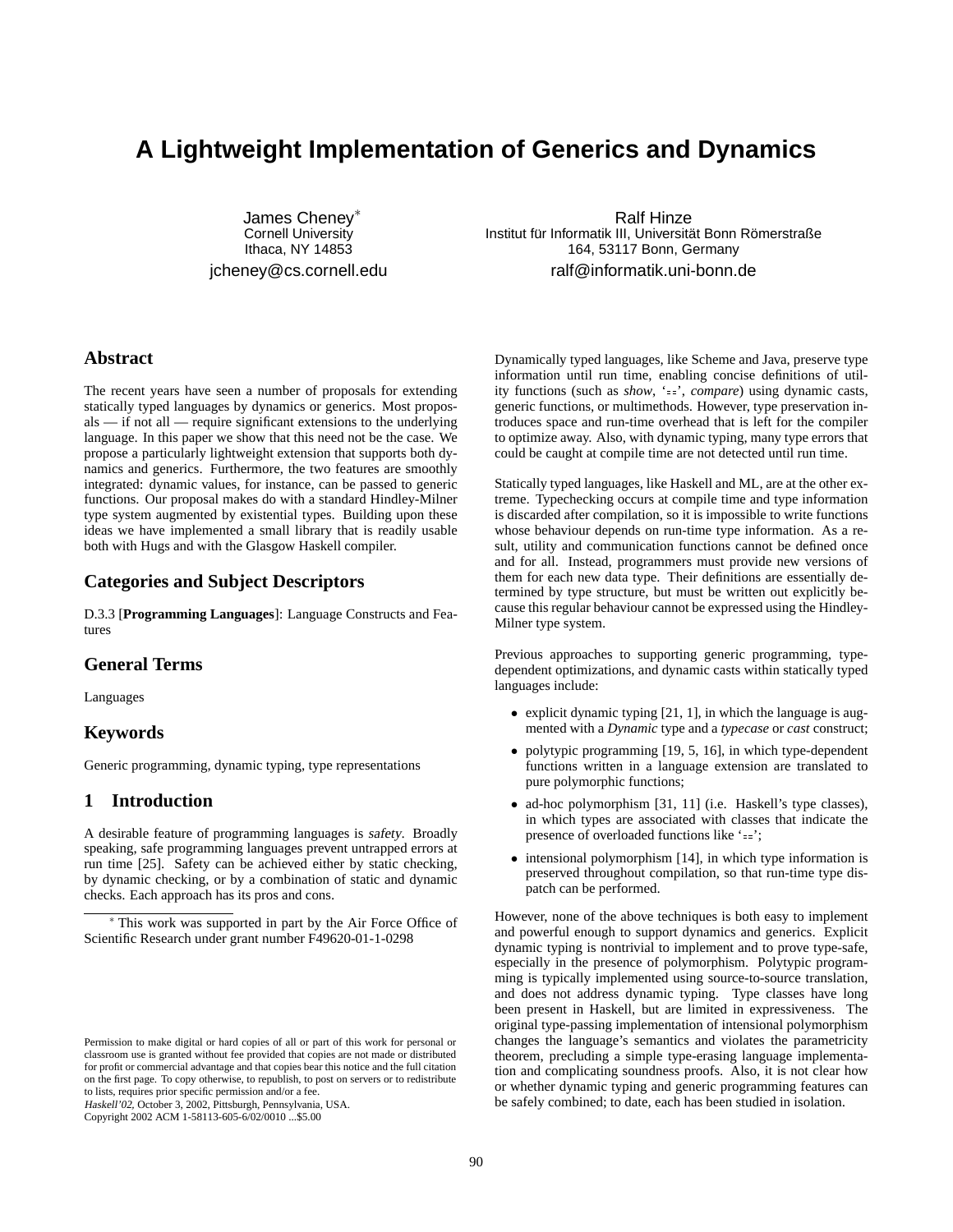Recent work has addressed some of these shortcomings: Leroy and Mauny [21] and Abadi et al. [1] showed how to safely combine dynamics and polymorphism. Hinze and Peyton Jones [18] have introduced derivable type classes, which permit polytypic definitions of type classes. Crary, Weirich, and Morrisett [9] have reconciled intensional polymorphism with type erasure using explicit type representations. However, implementations of dynamics, derivable type classes, and type representations still seem to require substantial compiler modifications and soundness proofs.

In this paper, we show that this need not be the case. We present an encoding of type representations in Haskell 98 [23] augmented with existential types, and show how to use type representations to define simple polytypic functions, type *Dynamic*, and finally generic functions of the same flavour as those definable by derivable type classes. This provides a simple and safe implementation for generics and dynamics in Haskell, with no additional compiler support or proofs of type soundness required. It also sheds light on the relationship between generics and dynamics and shows that they can coexist and interact peacefully.

The rest of the paper is structured as follows. Sec. 2 explains how to define type representations in Haskell and illustrates their use in programming functions that work for a family of types. Type representations are also at the heart of dynamics in Sec. 3. Sec. 4 shows how to achieve true genericity, the ability to define functions that work for all types. Finally, Sec. 5 reviews related work and Sec. 6 concludes. For reference, the complete implementation of the Haskell library is included in App. A.

#### **2 Programming with type representations**

Let's start modest. Assume that you have a possibly infinite family of types and you want to define a function, say, equality, that works for all types of this family (we call such a function polytypic). For concreteness, let us consider the family of types given by the following grammar.

$$
\tau \quad ::= \quad Int \mid 1 \mid \tau + \tau \mid \tau \times \tau
$$

We assume that the unit type, the sum type and the pair type are given by the following declarations (Haskell already offers isomorphic types but we introduce new types for reasons to become clear later).

$$
\begin{array}{rcl}\n\text{data 1} & = & Unit \\
\text{data } \alpha + \beta & = & Inl \alpha \mid \text{Inr } \beta \\
\text{data } \alpha \times \beta & = & \alpha \colon \times: \beta\n\end{array}
$$

Now, in Haskell one would immediately fall back on the class system to implement such a type-indexed family of functions. The equality function is assigned the type<sup>1</sup>

$$
(:=): \forall \alpha. (Eq \alpha) \Rightarrow \alpha \rightarrow \alpha \rightarrow Bool.
$$

The so-called class context '(*Eq*  $\alpha$ )  $\Rightarrow$ ' makes explicit that the equality function does not work for all types but only for those types that are instances of the type class *Eq*.

The purpose of this section is to show that one can also do without type classes. The basic idea is to pass '==' an additional argument that *represents* the type at which the equality function is called. As a first try we could assign '==' the type  $\forall \alpha$ .  $Rep \rightarrow \alpha \rightarrow \alpha \rightarrow Bool$ ,

where *Rep* is the type of type representations. A moment's reflection, however, reveals that this won't work. The parametricity theorem [29] implies that a function of this type must necessarily ignore its second and its third argument. The trick is to use a parametric type for type representations:

$$
(:=): \quad \forall \alpha \, . \, Rep \, \alpha \to \alpha \to \alpha \to \text{Bool}.
$$

Here *Rep* τ is the type representation of τ. The one-million-dollar question is, of course, how can we define such a type? There are at least two possibilities, both of which require extensions to Haskell's **data** construct.

### *2.1 Alternative 1: polymorphic data signatures*

We inhabit *Rep* τ by defining for each type constructor a corresponding value constructor that represents the type. For the above family of types we introduce

$$
R_{Int} :: Rep Int
$$
  
\n
$$
R_1 :: Rep 1
$$
  
\n
$$
R_+ :: \forall \alpha \ldots Rep \alpha \rightarrow (\forall \beta \ldots Rep \beta \rightarrow Rep (\alpha + \beta))
$$
  
\n
$$
R_{\times} :: \forall \alpha \ldots Rep \alpha \rightarrow (\forall \beta \ldots Rep \beta \rightarrow Rep (\alpha \times \beta)).
$$

For instance, the type  $1 + (Int \times Int)$  is represented by the value  $R_+ R_1$  ( $R_\times R_{Int} R_{Int}$ ) of type  $Rep(1 + (Int \times Int))$ .

Of course, the declarations above are not valid Haskell since data constructors can only be introduced via **data** declarations. But, let's accept this for the moment.

Given these prerequisites we can easily define a polytypic equality function that works for all representable types. We simply pattern match on the 'type' argument.

$$
\begin{array}{rcl}\n\textit{r} \textit{Equal} &:: & \forall \tau. \textit{Rep } \tau \rightarrow \tau \rightarrow \tau \rightarrow \textit{Bool} \\
\textit{r} \textit{Equal } (R_{Int}) \ t_1 \ t_2 & = & t_1 =: t_2 \\
\textit{r} \textit{Equal } (R_1) \ t_1 \ t_2 & = & \textbf{case } (t_1, t_2) \ \textbf{of} \\
& (Unit, Unit) \rightarrow True \\
\textit{r} \textit{Equal } (R_+ \ r_\alpha \ r_\beta) \ t_1 \ t_2 & = & \textbf{case } (t_1, t_2) \ \textbf{of} \\
& (Init, l \textit{init}) \rightarrow \textit{r} \textit{Equal } r_\alpha \ a_1 \ a_2 \\
& (Int \ b_1, Int \ b_2) \rightarrow \textit{r} \textit{Equal } r_\beta \ b_1 \ b_2 \\
& & - \rightarrow \textit{False} \\
\textit{r} \textit{Equal } (R \times r_\alpha \ r_\beta) \ t_1 \ t_2 & = & \textbf{case } (t_1, t_2) \ \textbf{of} \\
& (a_1 \times : \ b_1, a_2 \times : \ b_2) \rightarrow \\
& r \textit{Equal } r_\alpha \ a_1 \ a_2 \ \wedge \textit{r} \textit{Equal } r_\beta \ b_1 \ b_2\n\end{array}
$$

Note that each equation defines a function whose type is a true instance of the declared type: *rEqual* (*RInt*), for instance, has type  $Int \rightarrow Int \rightarrow Bool.$ 

A polytypic function can also be defined in terms of other polytypic functions. The function *rElem*, for instance, implements polytypic list membership.

$$
\begin{array}{lll}\n\textit{r}\\
\textit{r}\\
\textit{r}\\
\textit{r}\\
\textit{r}\\
\textit{r}\\
\textit{t}\\
\textit{u}\\
\textit{v}\\
\textit{v}\\
\textit{v}\\
\textit{v}\\
\textit{v}\\
\textit{v}\\
\textit{v}\\
\textit{v}\\
\textit{v}\\
\textit{v}\\
\textit{v}\\
\textit{v}\\
\textit{v}\\
\textit{v}\\
\textit{v}\\
\textit{v}\\
\textit{v}\\
\textit{v}\\
\textit{v}\\
\textit{v}\\
\textit{v}\\
\textit{v}\\
\textit{v}\\
\textit{v}\\
\textit{v}\\
\textit{v}\\
\textit{v}\\
\textit{v}\\
\textit{v}\\
\textit{v}\\
\textit{v}\\
\textit{v}\\
\textit{v}\\
\textit{v}\\
\textit{v}\\
\textit{v}\\
\textit{v}\\
\textit{v}\\
\textit{v}\\
\textit{v}\\
\textit{v}\\
\textit{v}\\
\textit{v}\\
\textit{v}\\
\textit{v}\\
\textit{v}\\
\textit{v}\\
\textit{v}\\
\textit{v}\\
\textit{v}\\
\textit{v}\\
\textit{v}\\
\textit{v}\\
\textit{v}\\
\textit{v}\\
\textit{v}\\
\textit{v}\\
\textit{v}\\
\textit{v}\\
\textit{v}\\
\textit{v}\\
\textit{v}\\
\textit{v}\\
\textit{v}\\
\textit{v}\\
\textit{v}\\
\textit{v}\\
\textit{v}\\
\textit{v}\\
\textit{v}\\
\textit{v}\\
\textit{v}\\
\textit{v}\\
\textit{v}\\
\textit{v}\\
\textit{v}\\
\textit{v}\\
\textit{v}\\
\textit{v}\\
\textit{v}\\
\textit{v}\\
\textit{v}\\
\textit{v}\\
\textit{v}\\
\textit{v}\\
\textit{v}\\
\textit{v}\\
\textit{v}\\
\textit{v}\\
\textit{v}\\
\textit{v}\\
\textit{v}\\
\textit{v}\\
\textit{v}\\
\textit{v}\\
\textit{v}\\
\textit{v}\\
\textit{v}\\
\textit{v}\\
\text
$$

REMARK 1. *The function rElem hints at one essential difference to Haskell's class system. Consider the class-based variant of rElem:*

$$
elem \ :: \ \forall \alpha. (Eq \alpha) \Rightarrow \alpha \rightarrow [\alpha] \rightarrow Bool
$$

*The class context records precisely on which overloaded function elem depends. For instance, if elem additionally called show at type*

<sup>&</sup>lt;sup>1</sup>We will always write universal quantifiers explicitly.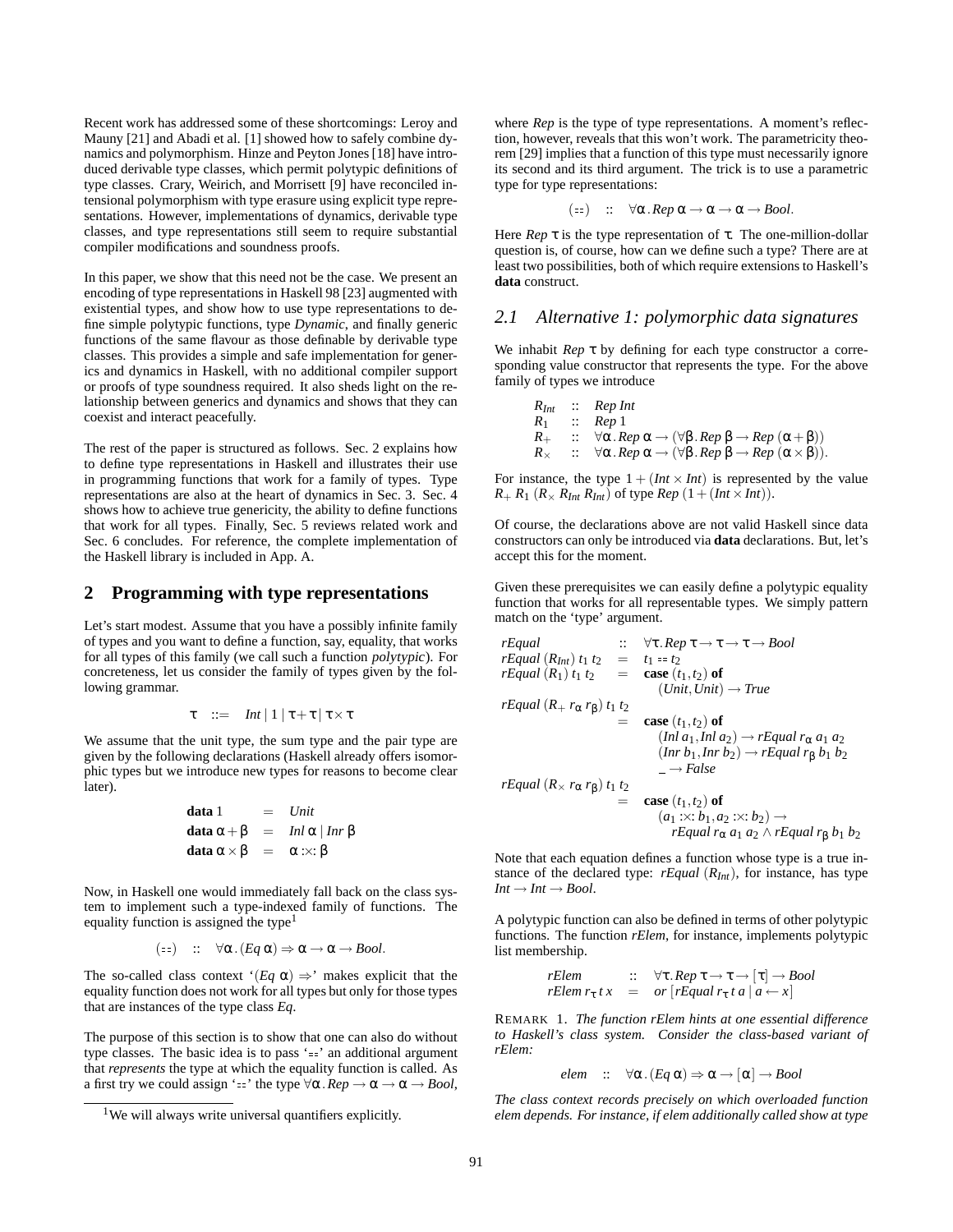α*, then Show* α *would be added to the class context. By contrast, the signature of the type-passing implementation would not change if it called a type-passing rShow.*

We have already noted that in Haskell data constructors can only be introduced by **data** declarations. Unfortunately, we cannot define  $Rep \alpha$  via a **data** declaration since none of the data constructors has result type *Rep* α. We require a slight extension that allows us to instantiate the declared type to some specific instance.

**data**  $Rep \tau = R_{Int}$  with  $\tau = Int$  $R_1$  **with**  $\tau = 1$ | ∀α β.*R*+ (*Rep* α) (*Rep* β) **with** τ = α+β | ∀α β.*R*× (*Rep* α) (*Rep* β) **with** τ = α×β

The idea is to assign *RInt* the type *Rep* τ with the additional constraint that  $\tau = Int$ , recorded by the **with** clause. As an aside, note that a universal quantifier in front of a constructor name acts as an existential quantifier. So  $R_+ r_\alpha r_\beta$  has type  $Rep \tau$  for *some* types  $\alpha$ and β with  $\tau = \alpha + \beta$ . Existential types are supported both by Hugs and by the Glasgow Haskell compiler.

REMARK 2. *Equational type constraints have been studied in the context of module systems for ML [20, 13] and typed closure conversion in the presence of intensional polymorphism [22]. In those contexts, the problem is that important relationships between types are hidden by modular abstraction or existential quantification; it is solved using translucent sum types, singleton kinds, or restricted type equations in order to make enough type sharing information evident in the module or closure type.*

*Unfortunately, this prior work is not directly applicable, since it addresses type sharing between elements of a module or existential package, not type equations that depend on data type cases. For example, singleton kinds would not help because each case of Rep would require* τ *to have a different singleton kind. Perhaps this could be addressed using kind polymorphism, but this complicates the type system even further.*

Fortunately, we don't have to wait for yet another extension to Haskell's already quite impressive type system since **with** clauses can be simulated in Haskell 98 using embedding-projection pairs or *equvalence types*.

### *2.2 Alternative 2: equivalence types*

In a type system corresponding to a consistent logical system, we could (motivated by the Curry-Howard isomorphism) think of with  $\alpha = \beta$  clauses as propositions asserting that  $\alpha$  and  $\beta$  are equivalent in some sense. This notion of equivalence could range from strict type equality to logical equivalence (that is, equivalence of type inhabitation). Propositional equivalence is typically defined as "if and only if":  $A \equiv B$  means  $(A \Rightarrow B) \land (B \Rightarrow A)$ . Recall that conjunctions correspond to product types and implications to function types. Thus, we could define an equivalence type  $\tau \leftrightarrow \tau'$  corresponding to the proposition that the types  $\tau$  and  $\tau'$  are equivalent as  $(\tau \rightarrow \tau') \times (\tau' \rightarrow \tau)$ . The function components can be thought of as casts from  $\tau$  to  $\tau'$  and back. In Haskell we declare

**data** α ↔ β = *EP*{*from* :: α → β,*to* :: β → α}.

An element *ep* of type  $\tau \leftrightarrow \tau'$  is a "proof" that the two types are equivalent.<sup>2</sup>

Turning to the definition of *Rep* we replace each type constraint with  $\tau = \tau'$  by the corresponding equivalence type  $\tau \leftrightarrow \tau'$ .

$$
\begin{array}{rcl}\n\textbf{data } Rep \ \tau & = & R_{Int} & (\tau \leftrightarrow Int) \\
& & & \\
\downarrow & & R_1 & (\tau \leftrightarrow 1) \\
& & \forall \alpha \beta \cdot R_+ \ (Rep \ \alpha) \ (Rep \ \beta) \ (\tau \leftrightarrow (\alpha + \beta)) \\
& & \forall \alpha \beta \cdot R_\times \ (Rep \ \alpha) \ (Rep \ \beta) \ (\tau \leftrightarrow (\alpha \times \beta))\n\end{array}
$$

Additionally, we introduce so-called smart constructors corresponding to the  $R<sub>\tau</sub>$  constructors of the previous section that incorporate the reflexive equivalence value *self* as a proof of equivalence.

self :: 
$$
\forall \alpha \cdot \alpha \leftrightarrow \alpha
$$
  
\nself = EP{from = id, to = id}  
\n $r_{Int}$  :: Rep Int  
\n $r_1$  :: Rep 1  
\n $r_1$  :: Rep 1  
\n $r_1$  :: Rep 1  
\n $r_1$  :: Rep 2  
\n $r_1$  :: Rep 3  
\n $r_1$  :: Vol. Rep  $\alpha \rightarrow (\forall \beta \cdot Rep \beta \rightarrow Rep (\alpha + \beta))$   
\n $r_1 r_\alpha r_\beta$  = R<sub>+</sub>  $r_\alpha r_\beta$  self  
\n $r_\times$  ::  $\forall \alpha \cdot Rep \alpha \rightarrow (\forall \beta \cdot Rep \beta \rightarrow Rep (\alpha \times \beta))$   
\n $r_\times r_\alpha r_\beta$  = R<sub>×</sub>  $r_\alpha r_\beta$  self

It remains to adapt the polytypic equality function to the new definition of *Rep*. The changes are straightforward: whenever we analyze a value *e* of type τ equivalent to τ 0 , we replace *e* by *from ep e* where  $ep$  ::  $\tau \leftrightarrow \tau'$  is the corresponding proof of equivalence.

| rEqual                                             |     | $\forall \tau \ldotp Rep \tau \rightarrow \tau \rightarrow \tau \rightarrow Bool$                           |
|----------------------------------------------------|-----|-------------------------------------------------------------------------------------------------------------|
| rEqual $(R_{Int}ep)$ t <sub>1</sub> t <sub>2</sub> |     | $=$ from ep t <sub>1</sub> == from ep t <sub>2</sub>                                                        |
| <i>rEqual</i> $(R_1 ep)$ $t_1 t_2$                 | $=$ | case (from ep $t_1$ , from ep $t_2$ ) of                                                                    |
|                                                    |     | $(Unit, Unit) \rightarrow True$                                                                             |
| <i>rEqual</i> $(R_+ r_\alpha r_\beta e p) t_1 t_2$ |     |                                                                                                             |
|                                                    | $=$ | <b>case</b> (from ep t <sub>1</sub> , from ep t <sub>2</sub> ) of                                           |
|                                                    |     | $( Inl a1, Inl a2) \rightarrow r$ Equal $r\alpha a1 a2$                                                     |
|                                                    |     | $(Inv b1, Inv b2) \rightarrow rEqual r\beta b1 b2$                                                          |
|                                                    |     | $\rightarrow$ False                                                                                         |
| <i>rEqual</i> $(R_x r_\alpha r_\beta e p) t_1 t_2$ |     |                                                                                                             |
|                                                    | $=$ | <b>case</b> (from ep t <sub>1</sub> , from ep t <sub>2</sub> ) of                                           |
|                                                    |     | $(a_1: \times: b_1, a_2: \times: b_2) \rightarrow$                                                          |
|                                                    |     | rEqual $r_{\alpha}$ a <sub>1</sub> a <sub>2</sub> $\wedge$ rEqual $r_{\beta}$ b <sub>1</sub> b <sub>2</sub> |

It is important to note that *rEqual* is polymorphically recursive: the recursive calls are at the existentially quantified types  $\alpha$  and β. This means that the type signature is mandatory, otherwise the code would not typecheck.

The equality function takes values of the 'generic' type  $\tau$  apart. When we *construct* a value of type  $\tau = \tau'$ , then we must wrap *to ep* around the constructed value. The polytypic function *rMinBound*, which constructs the least value of a type, serves as an example.

| rMinBound                              | $\therefore$ $\forall \tau \ldotp Rep \tau \rightarrow \tau$ |
|----------------------------------------|--------------------------------------------------------------|
| rMinBound $(R_{Int}ep)$                | $=$ to ep (minBound)                                         |
| rMinBound $(R_1ep)$                    | $=$ to ep (Unit)                                             |
| rMinBound $(R_+ r_\alpha r_\beta e p)$ | $=$ to ep (Inl (rMinBound $r_{\alpha}$ ))                    |
| rMinBound $(R_x r_\alpha r_\beta e p)$ | $=$ to ep (rMinBound r <sub><math>\alpha</math></sub>        |
|                                        | : $\times$ : rMinBound r <sub>B</sub> )                      |

phism and use of the terms "proposition" and "proof" for equivalence types and values is not formally justified. In Haskell, an equivalence pair only guarantees that  $\alpha$  can be cast to  $\beta$  and vice versa, with nontermination a possibility for either case. This turns out to be enough for our purposes, since it still lets us encode representations safely. In practice, all casts witnessing equivalences are expected to terminate; usually, they are the identity.

<sup>2</sup>Haskell is not strongly normalizing and does not correspond to a consistent logic, so our appeal to the Curry-Howard isomor-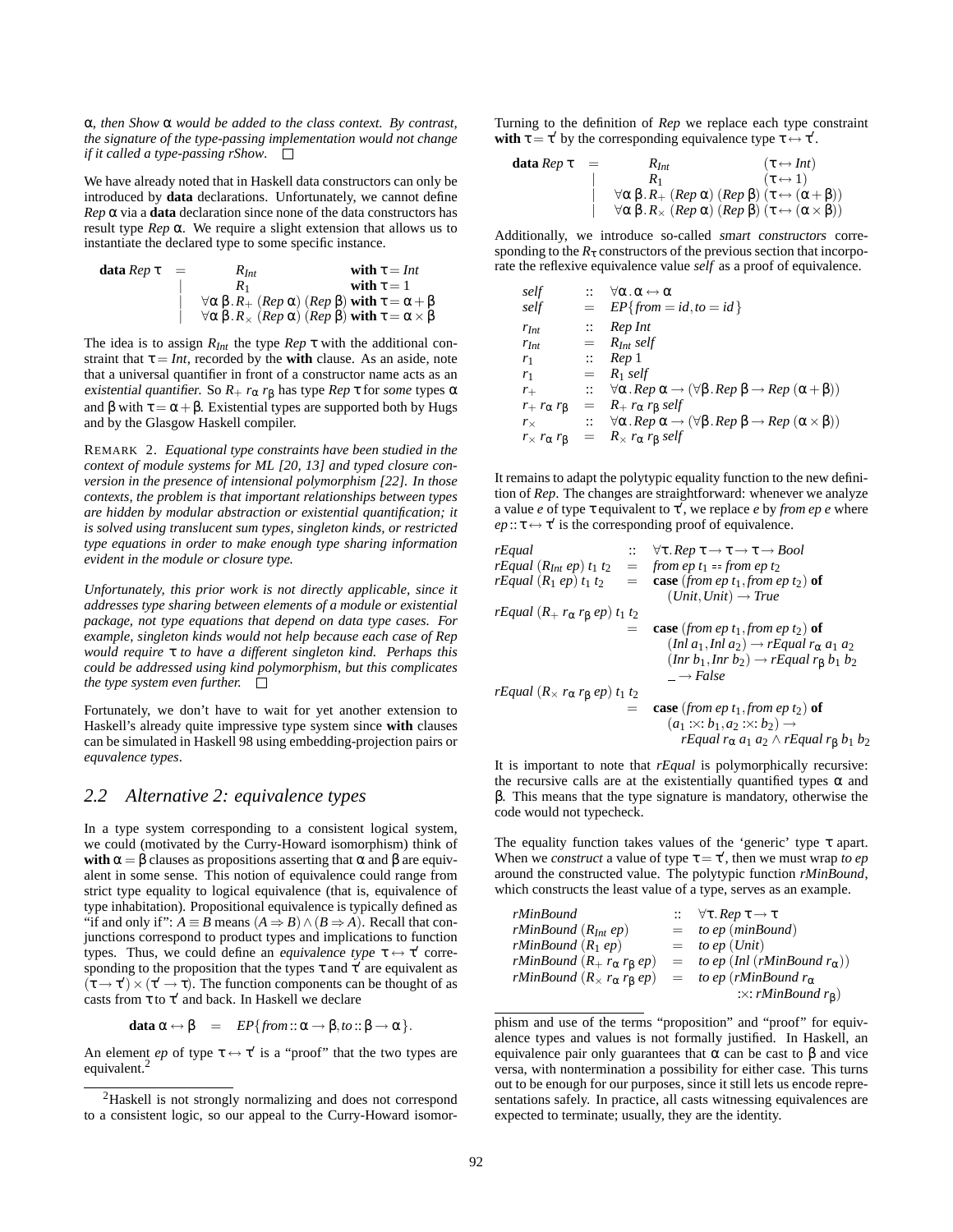The polytypic function *rMemo*, which memoizes a given function, is an intriguing example of a function that both analyzes and synthesizes values of the generic type.

| rMemo                                           | $\therefore$ $\forall \tau \vee Rep \tau \rightarrow (\tau \rightarrow \vee) \rightarrow (\tau \rightarrow \vee)$ |
|-------------------------------------------------|-------------------------------------------------------------------------------------------------------------------|
| rMemo $(R_{Int}ep) f$                           | $= \lambda t \rightarrow f t$ -- no memoization                                                                   |
| rMemo $(R_1ep)f$                                | $= \lambda t \rightarrow \textbf{case}$ from ep t of                                                              |
|                                                 | $Unit \rightarrow fUnit$                                                                                          |
|                                                 |                                                                                                                   |
| where $fUnit$                                   | $= f(toep (Unit))$                                                                                                |
| rMemo $(R_+ r_\alpha r_\beta e p) f$            | $= \lambda t \rightarrow \textbf{case}$ from ep t of                                                              |
|                                                 | Inl $a \rightarrow fInl a$                                                                                        |
|                                                 | Inr $b \rightarrow$ fInr b                                                                                        |
| where <i>fInl</i>                               | $=$ rMemo $r_{\alpha}$ ( $\lambda a \rightarrow f$ (to ep (Inl a)))                                               |
| fInr                                            | $=$ rMemo $r_{\beta}$ ( $\lambda b \rightarrow f$ (to ep (Inr b)))                                                |
| rMemo $(R_{\times} r_{\alpha} r_{\beta} e p) f$ | $= \lambda t \rightarrow \textbf{case}$ from ep t of                                                              |
|                                                 | $a:\times: b \rightarrow fPair a b$                                                                               |
| where <i>fPair</i>                              | $=$ rMemo $r_{\alpha}$ ( $\lambda a \rightarrow$                                                                  |
|                                                 | <i>rMemo</i> $r_{\beta}$ ( $\lambda b \rightarrow$                                                                |
|                                                 | f (to ep (a: x:b)))                                                                                               |

To see how *rMemo* works note that the helper definitions *fUnit*, *fInl*, *fInr*, and *fPair* do not depend on the actual argument of *f*. Thus, once *f* is given, they can be readily computed. Memoization relies critically on the fact that they are computed only on demand and then at most once. This is guaranteed if the implementation is *fully lazy*. The interested reader is referred to Hinze [15] for background information.<sup>3</sup>

#### *New types*

So far equivalence types  $\tau \leftrightarrow \tau'$  have actually consisted of proofs of type equality, since they have been instantiated only with identity functions. But we could also interpret an element of  $\tau \leftrightarrow \tau'$  as a proof that the two types are isomorphic rather than equal. Coincidentally, Haskell offers a linguistic construct for introducing a new type that is isomorphic to an existing type. Consider as an example the type of triples.

**newtype** *Tri* 
$$
\alpha \beta \gamma
$$
 =  $\text{Tor}_{Tri} \{\text{from}_{Tri} :: \alpha \times (\beta \times \gamma) \}$ 

The declaration defines *Tri*  $\alpha \beta \gamma$  to be isomorphic to  $\alpha \times (\beta \times \gamma)$ with the functions *ToTri* and *fromTri* witnessing the isomorphism. Since  $Tri \alpha \beta \gamma$  is isomorphic to an existing type, we can represent it as follows.

$$
r_{Tri} \qquad :: \qquad \forall \alpha \, \text{.} \, Rep \, \alpha \rightarrow (\forall \beta \, \text{.} \, Rep \, \beta \rightarrow (\forall \gamma \, \text{.} \, Rep \, \gamma \rightarrow
$$

$$
Rep \, (Tri \, \alpha \, \beta \, \gamma)))
$$

$$
r_{Tri} \, r_{\alpha} \, r_{\beta} \, r_{\gamma} = R_{\times} \, r_{\alpha} \, (r_{\times} \, r_{\beta} \, r_{\gamma}) \, (EP \, from \, r_{Tri} \, Tor_{Tri})
$$

Now, if we pass a triple to a polytypic function, then the isomorphisms  $from<sub>Tri</sub>$  and  $To<sub>Tri</sub>$  are automatically called at the appropriate places. Furthermore, since *Tri* α β γ is *implemented* by the type on the right-hand side, both casts amount to the identity function at run time. This also means that a new type and its implementation type are treated alike, which may or may not be what you want. Indeed, equivalence types need not contain actual isomorphism pairs;

for example we can assert the equivalence of *Int* and [*Float*] with  $\lambda x \rightarrow ||$  and  $\lambda l \rightarrow 0$ . Ensuring that equivalence cast pairs are the identity or form an isomorphism is not expressible in Haskell, so these are external proof obligations.

#### *Genuine type equality*

We have seen in the previous section that the equivalence type  $\tau \leftrightarrow$  $\tau'$  does not guarantee that  $\tau$  and  $\tau'$  are actually equal (and we have used this to good effect). An intriguing question is whether we can devise an equivalence type that only admits equal types. Perhaps surprisingly, this is indeed possible and even more surprisingly, the underlying idea goes back to Leibniz—see Wadler [30] for a related application of Leibniz's idea. According to Leibniz, two terms are equal if one may be substituted for the other. Adapting this principle to types, we define,

$$
\text{newtype } \alpha \leftrightarrow \beta = EP\{\text{unEP}::\forall \phi \ldotp \phi \alpha \rightarrow \phi \beta\}.
$$

Note that the universally quantified type variable  $\phi$  ranges over type constructors of kind  $\star \rightarrow \star$ . Thus, an element of  $\alpha \leftrightarrow \beta$  is a function that converts an element of type φ α into an element of φ β for *any* type constructor φ. We introduce a constant *self* expressing the reflexivity rule:

$$
\begin{array}{rcl}\n\text{self} & :: & \forall \alpha \ldotp \alpha \leftrightarrow \alpha \\
\text{self} & = & EP \text{ id}\n\end{array}
$$

In a strongly normalizing type system like  $F_{\omega}$ , the only inhabitant of  $\alpha \leftrightarrow \alpha$  is the identity  $\Lambda f.\lambda x.x$ . If  $\alpha$  and  $\beta$  are not equal, then the type  $\alpha \leftrightarrow \beta$  is empty. In Haskell, there are additional inhabitants arising from nontermination. However, attempting to use such elements to cast between α and β will result in divergence.

To provide the same functionality as before we have to define functions that given a proof of type equality cast one type into the other. The *from* function is easy: we substitute the identity type for φ.

$$
\begin{array}{rcl}\n\textbf{newtype } Id \ a & = & Id\{ \text{unId} :: \alpha \} \\
\text{from} & :: & \forall \alpha \beta . (\alpha \leftrightarrow \beta) \rightarrow (\alpha \rightarrow \beta) \\
\text{from } ep & = & \text{unId} \cdot \text{unEP } ep \cdot Id\n\end{array}
$$

The *to* function is more subtle: we first substitute the type constructor  $\psi$  *x* = *x* →  $\alpha$  for  $\phi$ . This gives us a function of type  $(\alpha \rightarrow \alpha) \rightarrow (\beta \rightarrow \alpha)$ , which we then apply to the identity function.

| newtype $\alpha \leftarrow \beta$ | $= \text{Inv}\{\text{unInv} : \beta \rightarrow \alpha\}$                                      |
|-----------------------------------|------------------------------------------------------------------------------------------------|
| to                                | $\forall \alpha \beta . (\alpha \leftrightarrow \beta) \rightarrow (\beta \rightarrow \alpha)$ |
| to ep                             | unInv $(unEPep (Inv id))$                                                                      |

Interestingly, both definitions of  $\alpha \leftrightarrow \beta$  have precursors in the literature: they underly, for instance, Weirich's implementation of typesafe cast [32]. Though the above definition of  $\alpha \leftrightarrow \beta$  is attractive, we will stick to the first variant as we rely on the broader interpretation of type equivalence as types being isomorphic.

#### *A type class for type representations*

When we call a polytypic function, we have to supply a type representation as an argument. Of course, if we are working in Haskell, we can use the class system for this purpose.

 $3$ In [15] memoization is defined as the composition of a function that constructs a memo table and a function that queries the table. If we fuse the two functions thereby eliminating the memo data structure, we obtain the *rMemo* function above. Thanks are due to Koen Claessen for bringing this to our attention. Despite appearance, the memo data structures did not vanish into thin air. Rather, they are now built into the closures. For instance, the memo table for a disjoint union is a pair of memo tables. The closure for *rMemo*  $(R_+ r_\alpha r_\beta \, ep) f$  consequently contains a pair of memoized functions, namely *fInl* and *fInr*.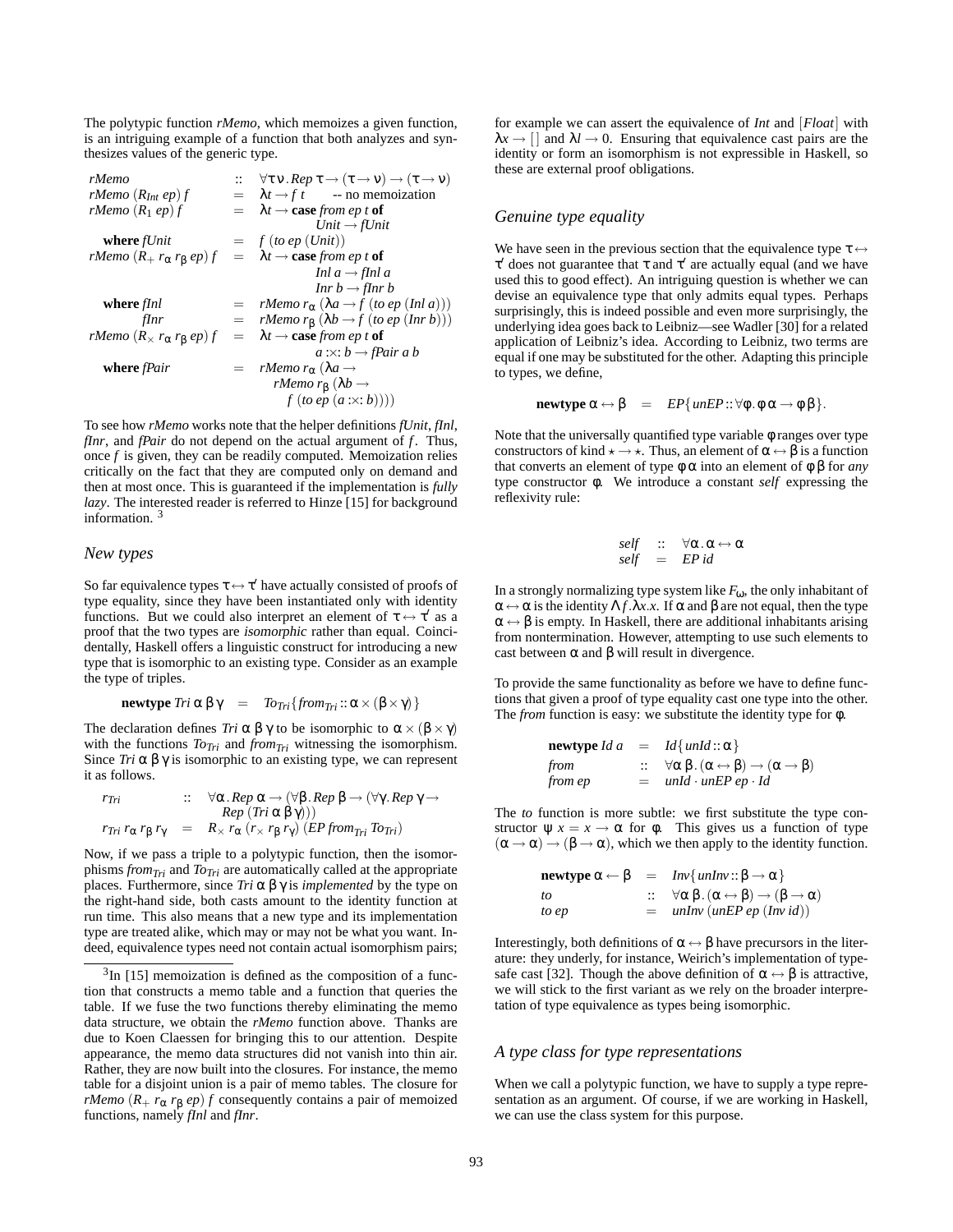We define type class *Representable* as follows:

class Representable 
$$
\tau
$$
 where  
\nrep :: Rep  $\tau$   
\ninstance Representable Int where  
\nrep = r<sub>Int</sub>  
\ninstance Representable 1 where  
\nrep = r<sub>1</sub>  
\ninstance (Representable  $\alpha$ , Representable  $\beta$ )  $\Rightarrow$   
\nRepresentable  $(\alpha + \beta)$  where  
\nrep = r<sub>+</sub> rep rep  
\ninstance (Representable  $\alpha$ , Representable  $\beta$ )  $\Rightarrow$   
\nRepresentable  $(\alpha \times \beta)$  where  
\nrep = r<sub>x</sub> rep rep

Building upon the type class we can define a variant of polytypic equality that automatically constructs the type representation.

*cEqual* ::  $\forall \tau$ . (*Representable*  $\tau$ )  $\Rightarrow$   $\tau \rightarrow$  *T* $\rightarrow$  *Bool cEqual t*<sub>1</sub> *t*<sub>2</sub> = *rEqual rep t*<sub>1</sub> *t*<sub>2</sub>

It is important to note, however, that this use of the class system is just a convenience, not a necessity for programming with representations.

### **3 Dynamics**

### *3.1 The type Dynamic*

A dynamic value is a pair consisting of the value itself and a representation of its type. As noted by [14, 9], we can readily define *Dynamic* using the type of type representations *Rep* as

|           | <b>data</b> Dynamic $= \forall \alpha \cdot D$ yn (Rep $\alpha$ ) $\alpha$                           |
|-----------|------------------------------------------------------------------------------------------------------|
| dynamic   | $\therefore$ $\forall \alpha$ . (Representable $\alpha$ ) $\Rightarrow$ $\alpha \rightarrow$ Dynamic |
| dynamic a | $=$ Dyn rep a.                                                                                       |

The existential quantifier (which is written as a universal quantifier) effectively hides the type of the dynamic value. It goes without saying that dynamic values thus defined are first-class citizens: we can, for instance, construct a list of dynamic values.

$$
[dynamic (4711::Int), dynamic 'F', dynamic (\lambda n \rightarrow n+1::Int)]
$$
  
::[Dynamic]

Now, what can we do with a value *Dyn r*α *a* of type *Dynamic*? Not that much so far. If we have a polytypic function  $f$  of type  $\forall \tau \cdot Rep \tau \rightarrow \tau \rightarrow \nu$  where  $\tau$  does not appear in  $\nu$ , then we can call *f*  $r_{\alpha}$  *a*. The polytypic function analyzes the type representation  $r_{\alpha}$ and takes the appropriate action (the existentially quantified type variable cannot escape, since  $\tau$  does not appear in v). However, we cannot take the equality of two dynamic values or cast a dynamic value into a static value of a given type. For both applications we have to check two type representations for equality, which is what we tackle next.

The function *unify* takes two type representations and possibly returns a proof of their equivalence.

$$
\textit{unify} \quad :: \quad \forall \tau_1 \; \tau_2 \, . \textit{Rep} \; \tau_1 \rightarrow \textit{Rep} \; \tau_2 \rightarrow \textit{Maybe} \; (\tau_1 \leftrightarrow \tau_2)
$$

The run-time unification essentially combines proofs of equivalence. Assume, for instance, that *unify* is called with *RInt ep*<sup>1</sup> :: *Rep*  $\tau_1$  and  $R_{Int}$  *ep*<sub>2</sub> :: *Rep*  $\tau_2$ . The proofs  $ep_1$  ::  $\tau_1 \leftrightarrow Int$  and  $ep_2$ ::  $\tau_2 \leftrightarrow Int$  can be combined into a proof of  $\tau_1 \leftrightarrow \tau_2$  by applying the laws of symmetry and transitivity. These laws correspond to the functions *inv* and ' $\diamond'$ , respectively.

$$
\begin{array}{rcl}\n\text{inv} & :: & \forall \alpha \beta \cdot (\alpha \leftrightarrow \beta) \rightarrow (\beta \leftrightarrow \alpha) \\
\text{inv}f & = & EP\{\text{from} = \text{to f}, \text{to} = \text{from } f\} \\
(\diamond) & :: & \forall \alpha \beta \gamma \cdot (\beta \leftrightarrow \gamma) \rightarrow (\alpha \leftrightarrow \beta) \rightarrow (\alpha \leftrightarrow \gamma) \\
f \diamond g & = & EP\{\text{from} = \text{from } f \cdot \text{from } g, \text{to} = \text{to } g \cdot \text{to } f\}\n\end{array}
$$

The unification procedure is slightly more complicated for parametric types. Assume, for instance, that *unify* is passed the representations  $R_+$   $r_{\alpha_1}$   $r_{\beta_1}$  *ep*<sub>1</sub> :: *Rep*  $\tau_1$  and  $R_+$   $r_{\alpha_2}$   $r_{\beta_2}$  *ep*<sub>2</sub> :: *Rep*  $\tau_2$ . The arguments provide proofs  $ep_1$ ::  $\tau_1 \leftrightarrow (\alpha_1 + \beta_1)$  and  $ep_2$ ::  $\tau_2 \leftrightarrow$  $(\alpha_2 + \beta_2)$ . Through recursive invocations of *unify* we possibly obtain proofs of  $\alpha_1 \leftrightarrow \alpha_2$  and  $\beta_1 \leftrightarrow \beta_2$ . Using the law of congruence we can then construct a proof of  $(\alpha_1 + \beta_1) \leftrightarrow (\alpha_2 + \beta_2)$ . Finally, the subproofs are combined into a proof of  $\tau_1 \leftrightarrow \tau_2$  by applying symmetry and transitivity. The law of congruence corresponds to the function  $'(\oplus)'$  defined below.

$$
\begin{array}{rcl}\n (+) & \cdots & \forall \alpha \beta. (\alpha \rightarrow \beta) \rightarrow (\forall \gamma \delta. (\gamma \rightarrow \delta) \rightarrow \\
 & ((\alpha + \gamma) \rightarrow (\beta + \delta)))\n \end{array}
$$
\n
$$
\begin{array}{rcl}\n (f + g) (Inl a) & = & Inl (f a) \\
 (f + g) (Inr b) & = & Inr (g b) \\
 \Rightarrow & & \vdots \\
 (\alpha + \gamma) \rightarrow (\beta + \delta)))\n \end{array}
$$
\n
$$
\begin{array}{rcl}\n (f + g) & \cdots & \forall \alpha \beta. (\alpha \rightarrow \beta) \rightarrow (\forall \gamma \delta. (\gamma \rightarrow \delta) \rightarrow \\
 & ((\alpha + \gamma) \rightarrow (\beta + \delta)))\n \end{array}
$$
\n
$$
f \oplus g = EP\{from = fromf + from g, to = tof + tog\}
$$

The function  $(\otimes)$ ' representing the pair congruence law is defined similarly.

REMARK 3. *As an aside for the more theoretically minded reader, types and equivalence types form the objects and arrows of a category. The identity arrow is self and '* $\diamond$ *' implements the composition of arrows. Furthermore, the sum type is a bifunctor in this category; its action on arrows is given by ''. In fact, since each arrow ep has an inverse inv ep, every parametric data type including the arrow type can be turned into a* covariant *functor.*

Given these prerequisites *unify* can be defined as follows.

$$
unify' :: \forall \tau_1 \tau_2. Rep \tau_1 \rightarrow Rep \tau_2 \rightarrow [\tau_1 \leftrightarrow \tau_2]
$$
  
\n
$$
unify' (R_{Int} ep_1) (R_{Int} ep_2)
$$
  
\n
$$
= [inv \, ep_2 \diamond ep_1]
$$
  
\n
$$
unify' (R_1 ep_1) (R_1 ep_2)
$$
  
\n
$$
= [inv \, ep_2 \diamond ep_1]
$$
  
\n
$$
unify' (R_1 r_{\alpha_1} r_{\beta_1} ep_1) (R_1 r_{\alpha_2} r_{\beta_2} ep_2)
$$
  
\n
$$
= [inv \, ep_2 \diamond (ep_\alpha \oplus ep_\beta) \diamond ep_1 |
$$
  
\n
$$
ep_\alpha \leftarrow unify' r_{\alpha_1} r_{\alpha_2}, ep_\beta \leftarrow unify' r_{\beta_1} r_{\beta_2}]
$$
  
\n
$$
unify' (R \times r_{\alpha_1} r_{\beta_1} ep_1) (R \times r_{\alpha_2} r_{\beta_2} ep_2)
$$
  
\n
$$
= [inv \, ep_2 \diamond (ep_\alpha \otimes ep_\beta) \diamond ep_1 |
$$
  
\n
$$
ep_\alpha \leftarrow unify' r_{\alpha_1} r_{\alpha_2}, ep_\beta \leftarrow unify' r_{\beta_1} r_{\beta_2}]
$$
  
\n
$$
unify' \ - = \n \begin{bmatrix} \n \vdots \\ \n \vdots \\ \n \vdots \end{bmatrix}
$$
  
\n
$$
unify' \ - = \n \begin{bmatrix} \n \vdots \\ \n \vdots \\ \n \vdots \\ \n \vdots \\ \n \vdots \\ \n \vdots \\ \n \vdots \\ \n \vdots \\ \n \vdots \\ \n \vdots \\ \n \vdots \\ \n \vdots \\ \n \vdots \\ \n \vdots \\ \n \vdots \\ \n \vdots \\ \n \vdots \\ \n \vdots \\ \n \vdots \\ \n \vdots \\ \n \vdots \\ \n \vdots \\ \n \vdots \\ \n \vdots \\ \n \vdots \\ \n \vdots \\ \n \vdots \\ \n \vdots \\ \n \vdots \\ \n \vdots \\ \n \vdots \\ \n \vdots \\ \n \vdots \\ \n \vdots \\ \n \vdots \\ \n \vdots \\ \n \vdots \\
$$

Using run-time unification we can easily cast a dynamic value into a static value of a given representable type.

rCast : 
$$
\forall
$$
τ.  $Rep \tau → Dynamic → τ$   
\nrcast r<sub>τ</sub> (Dyn r<sub>α</sub> a) = **case** unity r<sub>τ</sub> r<sub>α</sub> of  
\nJust ep → to ep a  
\nNothing →  
\nerror "cast: type mismatch"  
\ncast : (Representable τ) ⇒ Dynamic → τ  
\ncast d = rCast rep d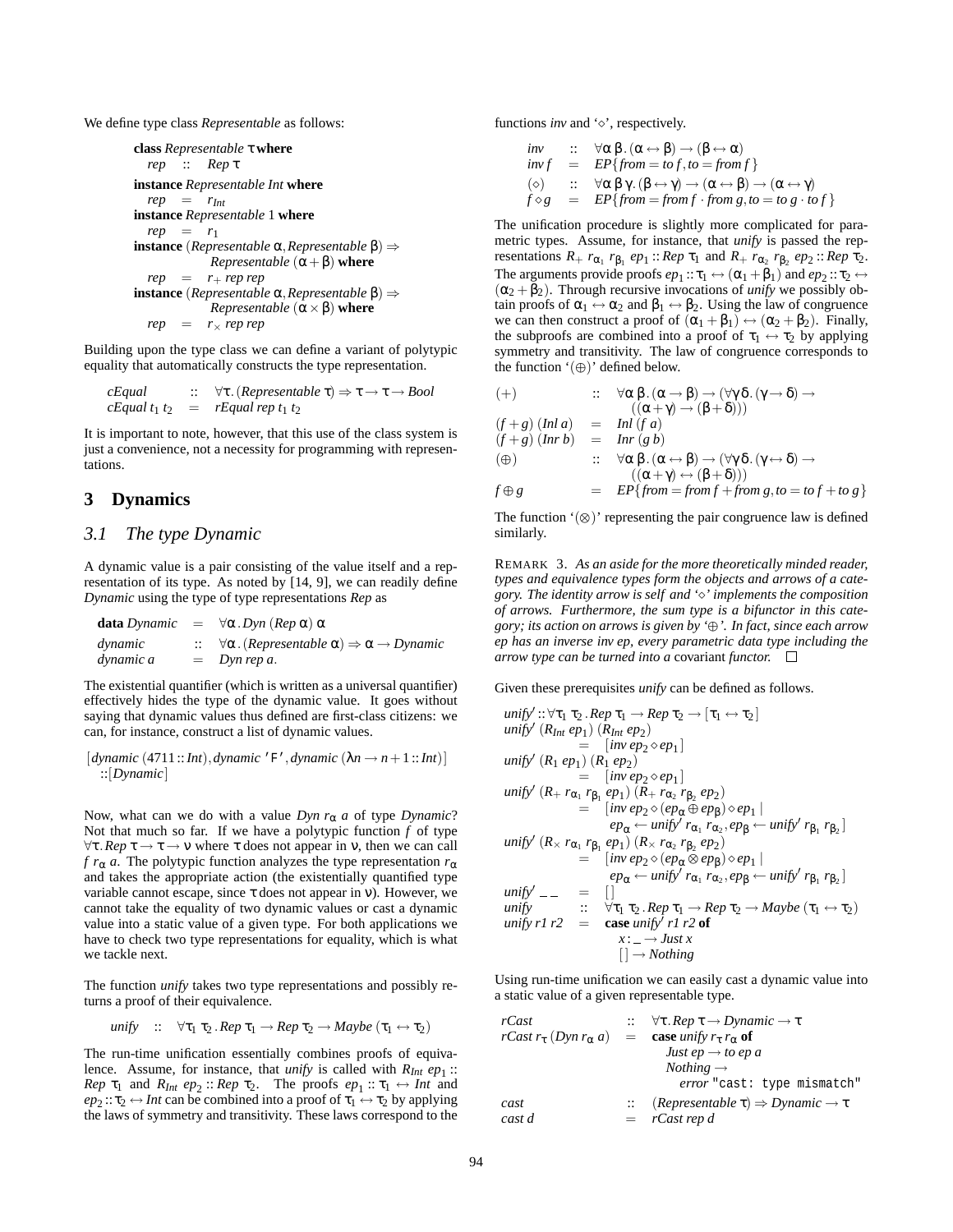Another useful function is dynamic function application, the application of a dynamic function to a dynamic value. We introduce a new case  $R_{\rightarrow}$  similar to  $R_{+}$  and  $R_{\times}$  to *Rep*.

*apply* :: *Dynamic* → *Dynamic* → *Dynamic*  $\alpha$ *apply*  $(Dyn (R \rightarrow r_{\alpha} r_{\beta} \cdot ep) f)(Dyn (r_{\alpha'} x)$  $=$  **case** *unify*  $r_{\alpha}$   $r_{\alpha'}$  **of**  $Just\ e\ p'\ \rightarrow \ \overline{D}yn\ r\beta\ ((from\ e\ \overline{p}f)\ (to\ e\overline{p}'\ x))$ *Nothing*  $\rightarrow error$  "apply: type mismatch"  $apply =$  =  $error$  "apply: not a function"

EXAMPLE 1. *Using dynamic values we can, for instance, implement a heterogeneous symbol table—a finite map from strings to values of any type.*

\n
$$
\text{type Table} = \left[ \left( \text{String}, \text{Dynamic} \right) \right]
$$
\n

\n\n $\text{rLookup} = \forall \tau \cdot \text{Rep } \tau \to \text{String } \to \text{Table } \to \text{ Maybe } \tau$ \n

\n\n $\text{rLookup } r_\tau \, \text{st} = \text{fmap} \left( \text{rCast } r_\tau \right) \left( \text{lookup } \text{st} \right)$ \n

*For alternative solutions the reader is referred to Weirich [32].*

EXAMPLE 2. *Dynamic values also provide a simple way of implementing C's printf function in a type-safe manner; see also [27]. The printf function allows the programmer to show an arbitrary number of arguments of different types. Both the number of arguments and their types are specified by a so-called format string which is passed as a first argument to printf . Since the format string may be unknown at compile time (because it may be read from an external source), printf cannot be statically type-checked.*

| $\therefore$ String $\rightarrow$ [Dynamic] $\rightarrow$ ShowS   |
|-------------------------------------------------------------------|
| $=$ showString ""                                                 |
| printf $(^{\circ}$ 8' : 'd' : cs) $(d:ds)$ = shows (cast d:: Int) |
| $\cdot$ printf cs ds                                              |
| $=$ showString (cast d: String)                                   |
| $\cdot$ printf cs ds                                              |
| $=$ showChar ' $\gamma$ ' · printf cs ds                          |
| = error "printf: missing "                                        |
| "arqument"                                                        |
| $=$ showChar c · printf cs ds                                     |
|                                                                   |

*Note that the code assumes that the String type is representable.*

### *3.2 Closing the circle*

We add *Dynamic* to the family of representable types, so that we can also pass a dynamic value to a polytypic function

**data** 
$$
Rep \tau = ...
$$
  
 |  $R_{Dynamic} (\tau \leftrightarrow Dynamic)$ 

Note that *Rep* τ and *Dynamic* are now defined by mutual recursion.

Of course, we have to extend the polytypic function definitions to take the new case into account. Here is how we take equality of two dynamic values.

$$
rEqual (RDynamic ep) d1 d2
$$
  
= **case** (from ep d<sub>1</sub>, from ep d<sub>2</sub>) **of**  
(Dyn r<sub>α<sub>1</sub></sub> a<sub>1</sub>, Dyn r<sub>α<sub>2</sub></sub> a<sub>2</sub>) →  
**case** unify r<sub>α<sub>1</sub></sub> r<sub>α<sub>2</sub></sub> **of**  
Just ep' → rEqual r<sub>α<sub>1</sub></sub> a<sub>1</sub> (to ep' a<sub>2</sub>)  
Nothing → False

We first determine whether the types of the dynamic values are equal. If this is the case, *rEqual* is called recursively to check whether the values are equal, as well.

## **4 Generics**

### *4.1 Generic representation types*

What have we achieved so far? Using type representations we can program a function that works uniformly for all *representable* types. Let's become more ambitious now. We aim at broadening the scope of the polytypic functions so that they work for *all* types including types that the programmer is yet to define. We won't achieve this goal in its full glory—this requires an external tool or some support from the compiler—but we will get pretty close. The programmer only has to do a bit of extra work for each newly introduced type.

The principal idea is to make every type representable. Consider as a first simple example the data type of Booleans.

**data** *Bool* = 
$$
False | True
$$

Now, the type *Bool* is isomorphic to the sum type  $1 + 1$ , which is already representable.<sup>4</sup> Here are functions that convert to and fro.

| $from_{Bool}$              |                | $Bool \rightarrow 1+1$ |
|----------------------------|----------------|------------------------|
| from <sub>Bool</sub> False |                | Inl Unit               |
| from <sub>Bool</sub> True  | $=$            | Inr Unit               |
| $to_{Bool}$                | $\mathbb{R}^n$ | $1+1 \rightarrow Bool$ |
| $to_{Bool}$ (Inl Unit)     | $=$            | False                  |
| $to_{Bool}$ (Inr Unit)     | $=$            | True                   |

Using these isomorphisms we can represent the type *Bool* as follows.

$$
r_{Bool} \quad :: \quad Rep \, Bool
$$
\n
$$
r_{Bool} \quad = \quad R_+ \, r_1 \, r_1 \, (EP \, from \,_{bool} \, to \,_{cool})
$$

The type  $1+1$  is the so-called *generic representation type* of *Bool*, see [18].

Since Haskell's **data** construct introduces a sum of products and both sums and products are representable, it looks as if we are done. But not quite, data types may be recursively defined and they may be parametric (possibly abstracting over higher-order kinded type constructors). We will address each point in turn.

Haskell's list data type serves as a nice example for a data type that is both recursive and parametric.

$$
\text{data} \, [\alpha] \quad = \quad [\,] \, | \, \alpha \colon [\alpha]
$$

Its generic representation type is  $1 + (\alpha \times [\alpha])$  with the isomorphisms given by

| $from_{[]}$                          |          | $\therefore$ $\forall \alpha . [\alpha] \rightarrow 1 + (\alpha \times [\alpha])$     |
|--------------------------------------|----------|---------------------------------------------------------------------------------------|
| from $\left[\right]$                 |          | $=$ Inl Unit                                                                          |
| from $\left[ a:as\right)$            |          | $= \text{Inr}(a:\times:as)$                                                           |
| $to_{\Box}$                          |          | $\therefore$ $\forall \alpha \cdot 1 + (\alpha \times [\alpha]) \rightarrow [\alpha]$ |
| $to_{\lceil}$ (Inl Unit)             | $=$ $  $ |                                                                                       |
| $to_{\lceil}$ (Inr $(a:\times:as)$ ) |          | $= a: as.$                                                                            |

Thus, the following representation of  $[\alpha]$  suggests itself.

$$
\begin{array}{lll}\nr_{[]} & \cdots & \forall \alpha.\,Rep \alpha \rightarrow Rep \ [\alpha] \\
r_{[]} \ r_{\alpha} & = & R_{+} \ r_{1} \ (r_{\times} \ r_{\alpha} \ (r_{[1} \ r_{\alpha})) \ (EP from_{[1} \ to_{[1]})\n\end{array}
$$

Two points are worth noting. First, the type representation of the list type constructor is a *function* taking a representation of

<sup>&</sup>lt;sup>4</sup>Strictly speaking, the types *Bool* and  $1+1$  are not isomorphic in Haskell since 1 contains an additional bottom element. We simply ignore this complication here.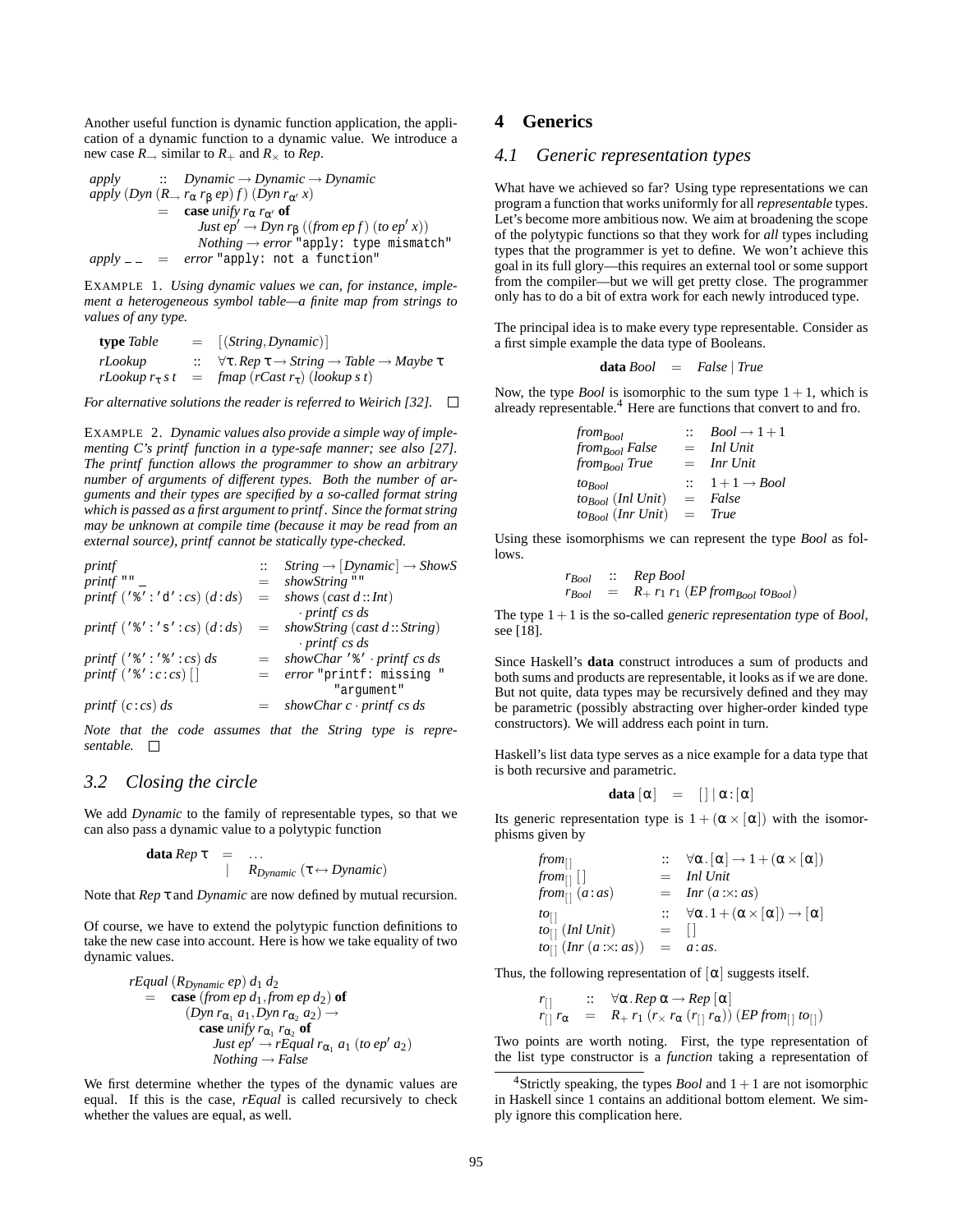$\tau$  to a representation of  $[\tau]$ . Second, the representation of  $[\tau]$ is given by an *infinite* term as type recursion is mapped onto value recursion. Since Haskell is a lazy language, this is not a problem as far as the polytypic functions are concerned: the call *rEqual*  $(r_{\text{[}1} \ r_{\text{Int}})$  [0..8] [0..9], for instance, happily evaluates to *False*. However, the presence of infinite terms renders the unification of representations impossible: quite annoyingly the call *cast* (*dynamic*  $[0..9::Int]$ ):: [*Int*] does not terminate.

There are at least two solutions to this problem. We could represent type recursion explicitly by introducing a fixed point operator—this is the approach taken in PolyP [19]. However, this is technically rather awkward and never completely general as type recursion may span over several types (mutual recursion) and as it may involve type constructors rather than types (so-called nested data types, see [6]). Thus, we would need an infinite family of fixed point operators. Furthermore, checking equality of higher-order kinded type constructors is undecidable. Haskell avoids the latter problem by using name equivalence rather than structural equivalence, which motivates the second solution.

We continue to represent recursive types by infinite terms but additionally label the representation by its Haskell name. The following data type is sufficient for capturing closed Haskell type terms (including higher-order kinded types).

**data** *Term* = 
$$
App String [Term]
$$
  
**deriving**  $(Eq)$ 

For instance, [*Int*] is represented by *App* "[]" [*App* "Int" [ ]]. We augment *Rep* τ by one additional constructor.

data 
$$
Rep \tau
$$
 =  $R_{Int}$   $(\tau \leftrightarrow Int)$   
\n $R_{Dynamic}$   $(\tau \leftrightarrow Dynamic)$   
\n $R_1$   $(\tau \leftrightarrow 1)$   
\n $\forall \alpha \beta . R_+ (Rep \alpha) (Rep \beta) (\tau \leftrightarrow (\alpha + \beta))$   
\n $\forall \alpha \beta . R_{\times} (Rep \alpha) (Rep \beta) (\tau \leftrightarrow (\alpha \times \beta))$   
\n $\forall \alpha . R_{Type Term} (Rep \alpha) (\tau \leftrightarrow \alpha)$ 

On the face of it, we now have two types for type representations: *Rep* τ captures the structural information and *Term* captures the naming information. The function  $term<sub>*</sub>$  extracts the latter information from the former.

$$
term_{\star} \quad :: \quad \forall \tau.\,Rep \tau \to Term
$$
\n
$$
term_{\star} \ (R_{Int} \, ep) \quad = \quad App \text{ "Int" } []
$$
\n
$$
term_{\star} \ (R_{Dynamic} \, ep) \quad = \quad App \text{ "Dynamic" } []
$$
\n
$$
term_{\star} \ (R_1 \, ep) \quad = \quad App \text{ " "Dynamic" } []
$$
\n
$$
term_{\star} \ (R_1 \, ep) \quad = \quad App \text{ " + " } []
$$
\n
$$
term_{\star} \ (R_{\star} \, r_{\alpha} \, r_{\beta} \, ep) \quad = \quad App \text{ " + " } ] \ (term_{\star} \, r_{\alpha}, term_{\star} \, r_{\beta} \, term_{\star} \ (R_{Type} \, t \, r_{\alpha} \, ep) \quad = \quad t \,
$$

We change the definition of  $r_{[]}$  to incorporate the list type name.

$$
\begin{array}{rcl}\nr_{[]} & \cdots & \forall \alpha.\, Rep \; \alpha \rightarrow Rep \; [\alpha] \\
r_{[]} \; r_{\alpha} & = & R_{Type} \; (App \; "[] \; " \; [term_{\star} \; r_{\alpha}]) \\
&\quad (r_{+} \; r_{1} \; (r_{\times} \; r_{\alpha} \; (r_{[]} \; r_{\alpha}))) \; (EP from_{[]} \; to_{[]})\n\end{array}
$$

It remains to extend the definition of *unify'*. To unify two labelled representations  $R_{Type}$  *t*<sub>1</sub>  $r_{\alpha_1}$  *ep*<sub>1</sub> and  $R_{Type}$  *t*<sub>2</sub>  $r_{\alpha_2}$  *ep*<sub>2</sub>, we simply test  $t_1$  and  $t_2$  for equality.

$$
unify' (R_{Type} t_1 r_{\alpha_1} ep_1) (R_{Type} t_2 r_{\alpha_2} ep_2)
$$
  
=  $[inv ep_2 \diamond head (unify' r_{\alpha_1} r_{\alpha_2}) \diamond ep_1 | t_1 = t_2]$ 

If  $t_1$  and  $t_2$  are equal, we know that  $r_{\alpha_1}$  and  $r_{\alpha_2}$  must be unifiable. The call *head* (*unify'*  $r_{\alpha_1} r_{\alpha_2}$ ) immediately returns the proof. Note that the following definition of  $unify'$  does not work, as it is too eager.

$$
unify'(R_{Type} t_1 r_{\alpha_1} ep_1) (R_{Type} t_2 r_{\alpha_2} ep_2) \t- WRONG= [inv ep_2 \diamond ep_\alpha \diamond ep_1 | t_1 = t_2, ep_\alpha \leftarrow unify' r_{\alpha_1} r_{\alpha_2}]
$$

Turning to the treatment of higher-order kinded data types let us first take a look at one popular example. The following definition introduces so-called generalized rose trees.

**data** *Tree* 
$$
\phi \alpha
$$
 = *Node*  $\alpha$  ( $\phi$  (*Tree*  $\phi \alpha$ ))

Since the first argument of *Tree* ranges over type constructors of kind  $\star \to \star$ , *Tree* has kind  $(\star \to \star) \to \star \to \star$ . We have already seen that a type constructor  $\phi$  of kind  $\star \rightarrow \star$  is represented by a function of type ∀α.*Rep* α → *Rep* (φ α). Since *Tree* abstracts over type constructors of this kind it has type

$$
r_{Tree} :: \forall \phi. (\forall \alpha. Rep \alpha \rightarrow Rep (\phi \alpha)) \rightarrow \\ (\forall \alpha. Rep \alpha \rightarrow Rep (\text{Tree } \phi \alpha)).
$$

Note that *rTree* possesses a so-called rank-2 type. In general, a type constructor  $\tau$  of kind  $\kappa$  is represented by an element of  $Rep_{\kappa} \tau$  with

$$
Rep_{\kappa} \tau = Rep \tau Rep_{\kappa_1 \to \kappa_2} \tau = \forall \alpha. Rep_{\kappa_1} \alpha \to Rep_{\kappa_2} (\tau \alpha).
$$

As the latest version of the Glasgow Haskell compiler (GHC 5.03) supports rank-*n* types, we can, in fact, represent types of arbitrary kinds.

So far so good. One small problem remains though. To define the representation of *Tree* φ α, we have to construct type terms from the representations of  $\phi$  and  $\alpha$ . Since the representation of  $\phi$  of type  $Rep_{\star \to \star} \phi$  is a *function* this sounds like a hard nut to crack. Fortunately, Haskell's type language is a multi-sorted term algebra as Haskell does not offer general type abstraction. Each type term is of the form  $App \, s \, [t_1, \ldots, t_n]$ ; type application is purely syntactic: applying *App s*  $[t_1, \ldots, t_n]$  to *t* yields *App s*  $[t_1, \ldots, t_n, t]$ . Consequently, from the result of an application we can reconstruct both the original function and its argument.

$$
\begin{array}{rcl}\n\text{term}_{\star \to \star} &:: & \forall \phi \, . \, (\forall \alpha \, . \, Rep \, \alpha \to \, Rep \, (\phi \, \alpha)) \to \, \text{Term} \\
\text{term}_{\star \to \star} \, r_{\phi} &= & \text{case } \, \text{term}_{\star} \, (r_{\phi} \, r_1) \, \text{of} \, App \, t \, \text{is} \to \, App \, t \, (init \, t \text{s})\n\end{array}
$$

Given these prerequisites we define

$$
r_{Tree} r_{\phi} r_{\alpha} = R_{Type} (App \text{ "Tree" } [term_{x \to x} r_{\phi}, term_{x} r_{\alpha}])
$$
  
\n
$$
= R_{Type} (App \text{ "Tree" } [term_{x \to x} r_{\phi}, term_{x} r_{\alpha}])
$$
  
\n
$$
= (r_{x} r_{\alpha} (r_{\phi} (r_{Tree} r_{\phi} r_{\alpha})))
$$
  
\n
$$
= (p_{from} r_{free} t_{\phi} \alpha \to \alpha \times (\phi (Tree \phi \alpha))
$$
  
\n
$$
= (q : x : ts)
$$
  
\n
$$
t_{Tree} (a : x : ts)
$$
  
\n
$$
= Node a ts
$$
  
\n
$$
= Node a ts
$$

### *4.2 Constructor names*

To be able to write polytypic functions that show or read elements of some data type, we add one more constructor to the *Rep* data type.

**data** 
$$
Rep \tau = ...
$$
  
  $\qquad \qquad | \qquad R_{Con} \text{ String } (\text{Rep } \tau)$ 

The *RCon* constructor is intended to record the string representation of a data constructor. Of course, in practice one would replace

]

]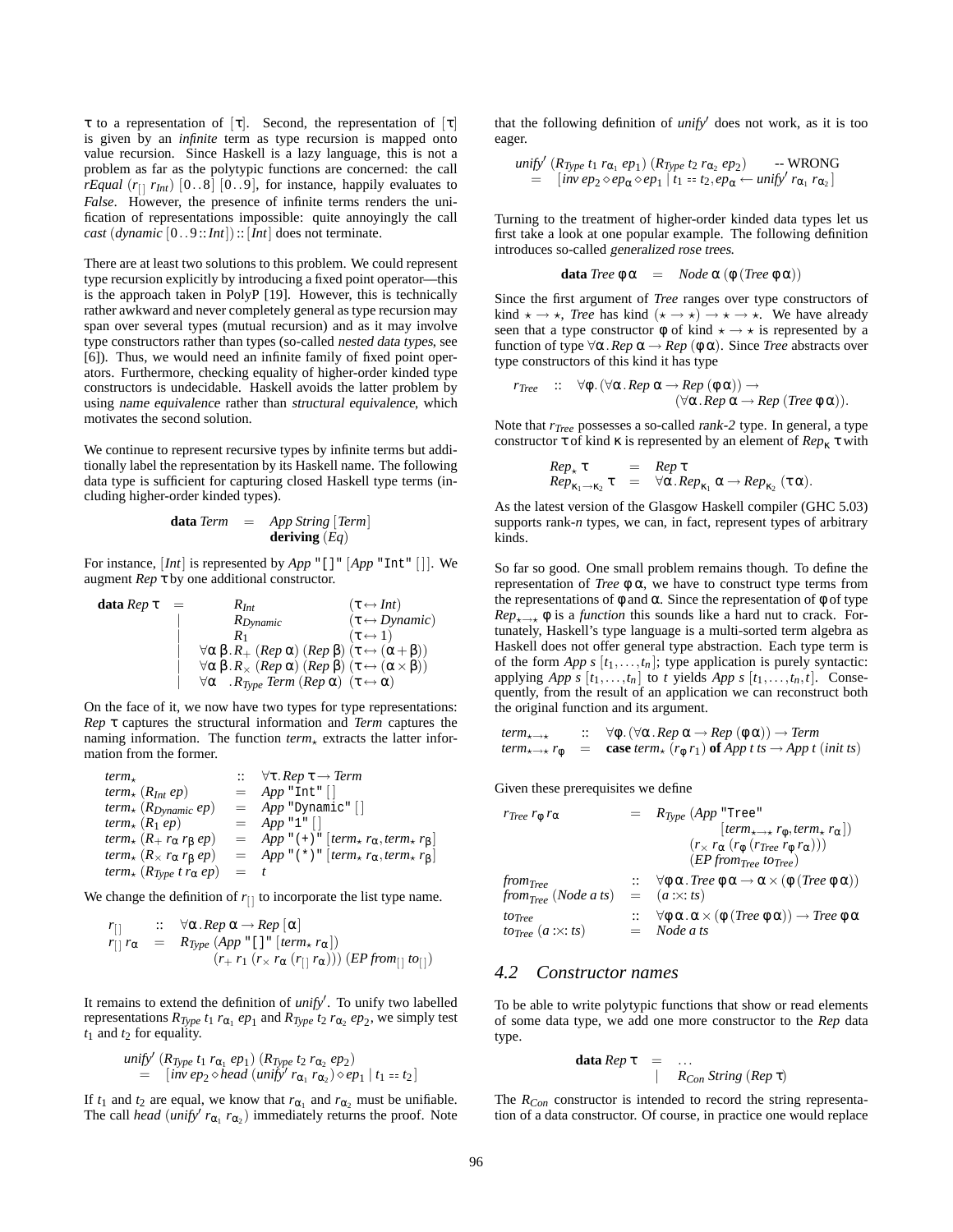*String* by a more elaborate data type that contains further information such as fixity, see [18]. The updated definition of  $r_{Bool}$  illustrates the use of *RCon*.

$$
r_{Bool} :: Rep \text{ } Bool
$$
\n
$$
r_{Bool} = R_{Type} \left( App \text{ } "Bool" \text{ } [\text{]} \right)
$$
\n
$$
\left(r_{+} \left(R_{Con} \text{ } "False" \text{ } r_{1} \right) \left(R_{Con} \text{ } "True" \text{ } r_{1} \right) \right)
$$
\n
$$
\left( EP \text{ } from \text{ } Bool \right)
$$

Here is a simplified version of Haskell's *show* function, which converts an element of any data type to its string representation. To understand the definition keep in mind that the sum type is used to represent the cases of a **data** declaration while the product type is used to represent the arguments of a single constructor. The unit type 1 signals that a constructor has no arguments.

| rShows                                           | $\vdots$ | $\forall \tau$ . Rep $\tau \rightarrow \tau \rightarrow$ ShowS   |
|--------------------------------------------------|----------|------------------------------------------------------------------|
| rShows $(R_{Int}ep)$ t                           | $=$      | shows (from ep $t$ )                                             |
| rShows $(R_{Dynamic}ep)$ t                       | $=$      | case from ep t of                                                |
|                                                  |          | Dyn $r_{\alpha} x \rightarrow$                                   |
|                                                  |          | showChar '('                                                     |
|                                                  |          | · <i>showString</i> "dynamic<br>$\blacksquare$                   |
|                                                  |          | $\cdot$ rShows $r_{\alpha} x$                                    |
|                                                  |          | $\cdot$ show Char')'                                             |
| rShows $(R_1ep)$ t                               |          | showString ""                                                    |
| rShows $(R_+ r_\alpha r_\beta e p) t$            | $=$      | case from ep t of                                                |
|                                                  |          | Inl $a \rightarrow r$ Shows $r_{\alpha}$ a                       |
|                                                  |          | <i>Inr b</i> $\rightarrow$ <i>rShows r</i> <sub>B</sub> <i>b</i> |
| rShows $(R_{\times} r_{\alpha} r_{\beta} e p) t$ | $=$      | case from ep t of                                                |
|                                                  |          | $(a:\times:b) \rightarrow$                                       |
|                                                  |          | rShows $r_{\alpha}$ a                                            |
|                                                  |          | $\cdot$ showString $" "$                                         |
|                                                  |          | $\cdot$ rShows r <sub><math>\beta</math></sub> b                 |
| rShows $(R_{Type} e r_{\alpha} ep) t$            | $=$      | rShows $r_{\alpha}$ (from ep t)                                  |
| rShows $(R_{Con} s (R_1 ep)) t$                  | $=$      | showString s                                                     |
|                                                  |          | -- nullary constructor                                           |
| rShows ( $R_{Con}$ s $r_{\alpha}$ ) t            | $=$      | showChar' $( ' \cdot showString s )$                             |
|                                                  |          | $\cdot$ showChar'' $\cdot$ rShows $r_{\alpha}$ t                 |
|                                                  |          | $\cdot$ showChar ')'                                             |
|                                                  |          |                                                                  |

Since type representations are ordinary values, we can separate special cases simply by pattern matching. The second but last equation of *rShows*, for instance, handles nullary constructors while the last equation takes care of the remaining cases.

## **5 Related work**

The polymorphic Horn clause language of Hanus [12] generalizes the untyped Horn clause resolution semantics of Prolog to typed and polymorphically typed terms. Our initial definition of *Rep* in Section 2.1 is legal in this language, which appears to be strictly more powerful than Haskell. Interestingly, the semantics requires the presence of types at run time. Optimizations are possible for so-called type preserving functions where the type variables of the argument types also occur in the result type (note that the *Rep* constructors are type-preserving).

Jansson and Jeuring [19] developed PolyP, a variant of Haskell that includes a polytypic function construct permitting definitions by primitive recursion on the structure of regular data types, but did not support higher-order kinded type arguments. Hinze [17] proposed an approach based on indexing values by types and types by kinds. This made it possible to write definitions of functions like *map* that work for arbitrary polymorphic data structures. This

approach has been implemented in Generic Haskell [7], a successor to PolyP. Hinze and Peyton Jones [18] introduced derivable type classes, which can define type-indexed values within classes but are limited to kind  $\star$ . Clean's generics system [3] generalizes derivable type classes to allow generic type classes defined at arbitrary kinds rather than just  $\star$ .

Abadi et al. [2] first considered rigorously the problem of adding a *Dynamic* type and type pattern matching *typecase* to a monomorphic ML-like language. Leroy and Mauny [21] studied the interaction of *Dynamic* with implicit polymorphism and implemented a restricted form of polymorphic type pattern matching with both ∀ and ∃ quantifiers. Abadi et al. [1] considered dynamics with explicit and implicit polymorphism, and showed how to generalize *typecase* to arbitrary polymorphic patterns. We believe our *Dynamic* also can support making values of closed polymorphic types dynamic, although we have yet to experiment with unifying and pattern-matching polymorphic type representations.

GHC's *Dynamic* library contains *TypeRep* and *Dynamic* types and a *Typeable* class that are weaker, 'untyped' versions of our *Dynamic*, *Rep*, and *Representable*. Type representations are abstract, and it is impossible to, for example, unpack component *TypeRep*s from a product *TypeRep*. On the other hand, our typed versions constitute a safe implementation of these constructs.

Clean also includes support in development for a richer type *Dynamic* [26] that includes *typecase* with pattern matching on (possibly polymorphic) types, in the style of Leroy and Mauny, and also supports type-dependent functions. Clean's dynamics employ a type class  $TC \alpha$  that says that it is possible to make  $\alpha$  dynamic, so, unlike earlier approaches, values with partially abstract types containing free type variables can be cast to *Dynamic* as long as all the type variables are of class *TC*. Our *Dynamic* supports exactly this behaviour, whence Clean's *TC* is analogous to our *Representable* class.

Shields, Sheard, and Peyton Jones [27] present an alternative implementation of dynamics based on staged type inference. In staged computation [10, 28], compilation of parts of a program may be delayed, so functions may be specialized to arguments available at compile time. Staged type inference delays type inference and type checking until run time as well. This makes it possible to avoid many of the difficulties of explicit polymorphic type pattern matching encountered in previous approaches, since unification occurs at run time when concrete type information is available. Our approach also employs run-time unification, if only for monomorphic types, but our *unify* is a user-level program rather than compilergenerated code. It would be interesting to see whether our approach generalizes to polymorphic unifcation. Staged computation may also be useful in optimizing representation-passing by specializing generic functions to particular representations. We have also experimented with using GHC's rewrite rules [24] to automatically rewrite representation-based functions when type information is known at compile time. We found that functions can be fully specialized to non-recursive types, but not to recursive types like [] because recursive types are represented by recursively defined representations. As a result, rewrite rules in their present form are of limited use for optimizing representation-based programs.

Weirich [32] showed how to implement type-safe cast and a form of *Dynamic* in Haskell using type classes. The two Haskell implementations of *cast* employ mutually recursive type classes *CastTo* α and *CastFrom* β; the first implementation of these classes interprets cast as coercion ( $\alpha \rightarrow \beta$ ), whereas the second interprets cast as un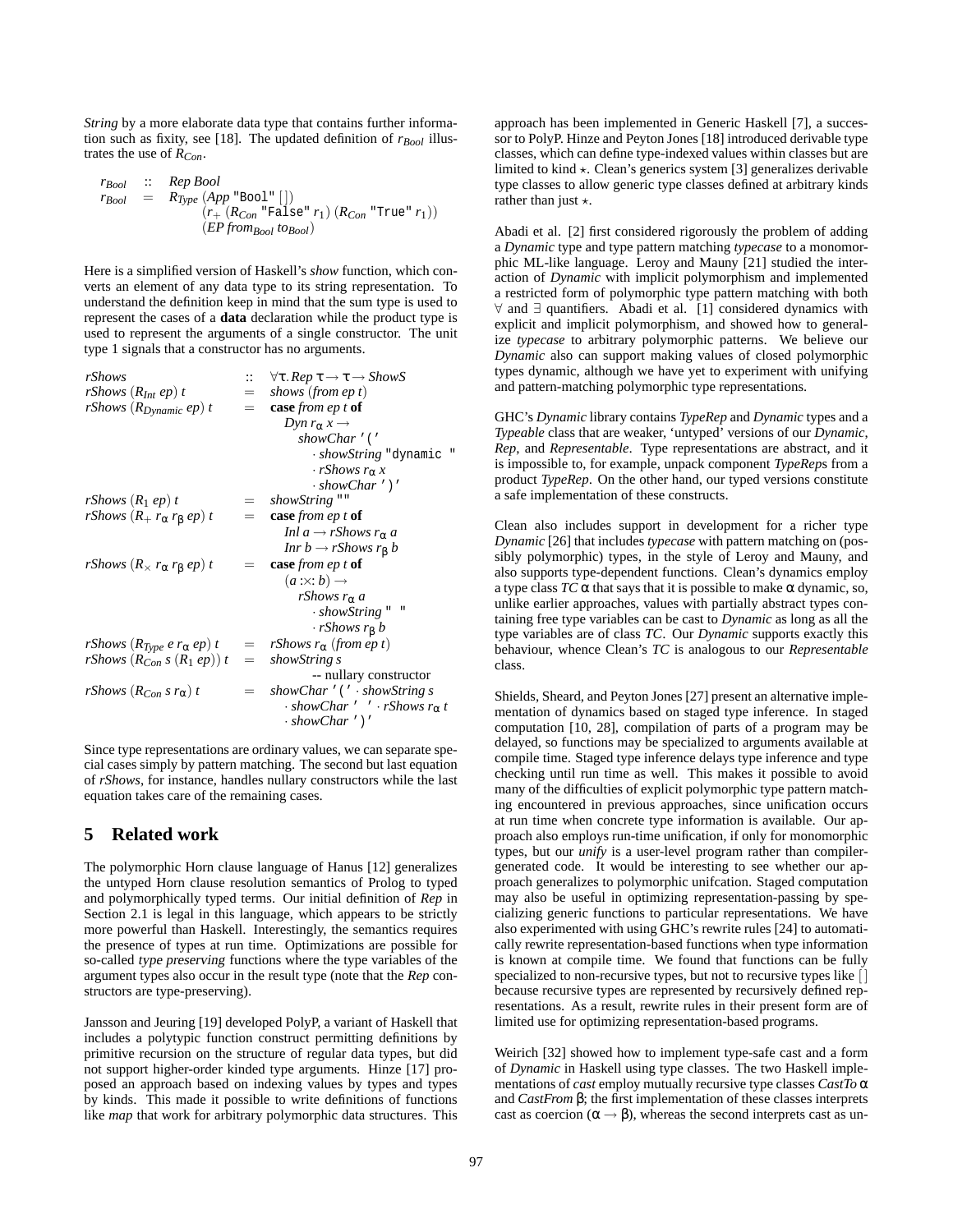restricted substitution ( $\phi \alpha \rightarrow \phi \beta$ ). These interpretations of cast correspond exactly to our interpretations of type equivalence.

Implicit, compiler-generated type information has been studied in many languages and proposals for implementing statically-typed dynamics and implementing intensional polymorphism. Explicit type representations are not new either: they were introduced by Crary, Weirich, and Morrisett [9]; the authors also observed that representations could be used to implement an explicit *Dynamic* type. Crary and Weirich [8] and Weirich [33] have also considered encodings of type representations in the more powerful type systems *LX*, which includes function, sum, product, and recursive kinds, and *LU*−, which includes impredicative kind polymorphism.

Baars and Swierstra [4] have independently discovered the type representation encoding presented in Section 2. However, instead of starting with representation-passing generic functions and attempting to implement representations, they start with dynamic types and postulate a type family *TypeRep* α that contains enough information for dynamic typechecking, and then derive an implementation for it. Baars and Swierstra address dynamic typing issues beyond those considered here, such as dynamic typing and compilation of expressions. In contrast, we have considered both generics and dynamics, and interrelated them. We have also shown how to represent a more general class of types, including polymorphic and recursive types.

#### **6 Conclusions**

Previous approaches to implementing generic programming and dynamic typing in high-level statically typed languages have involved substantial language modifications and substantial proofs of type safety for the modified language. Dynamics and generics have been studied separately, leaving unresolved the question of whether dynamic values can be used with generic functions and vice versa. We have shown that generic programming and dynamic typing features can be derived simultaneously and compatibly from type representations. Moreover, type representations can be encoded in Haskell using existentials and equivalence types, so they can be implemented and given a semantics by translation. As far as we know this is the first approach to make this connection between statically typed generics and dynamics explicit.

Unlike prior approaches to implementing type representations, we encode representations as ordinary data types and *typecase*s as ordinary cases. As a result, all of the existing pattern matching constructs and optimizations carry over to representation patterns with no effort. Mutually recursive functions and multiple type arguments also pose no problems. Representation-passing functions can be compiled separately from their calling contexts; in contrast, other approaches to statically typed generic programming cannot compile generic function uses and definitions separately. Dynamic types and run-time type checking can be defined in terms of representations, but since type representations are explicitly typed program data, this implementation of *Dynamic* is more flexible than implementations in which type information is compiler-generated and abstract.

There are several directions for improving our approach. For example, it is not possible to override the behaviour of a polytypic function at some specific instance (without changing the definition of *Rep*). In contrast, overriding is easy using type classes. Extensible data types might alleviate this problem. Our encoding also incurs unnecessary run-time type dispatch overhead when types are available at compile time. Furthermore, our encoding translates arbitrary tuples and data types to a universal data type consisting of binary products, sums, and constructors, which may incur additional overhead. These drawbacks could be addressed through specialization, run-time code generation, or deforestation optimizations. Our encoding requires a fair amount of programmer effort, and we plan to address this by implementing extensions such as **with** clauses in Haskell via translation. Finally, while it is possible to define polytypic functions such as *map* that analyze type constructors of kind other than  $\star$  (using a different *Rep* type), constructing functions that work for all types of all kinds seems out of reach within Haskell's type system. These are all important directions for future work.

#### **References**

- [1] Martín Abadi, Luca Cardelli, Benjamin Pierce, and Didier Rémy. Dynamic typing in polymorphic languages. *Journal of Functional Programming*, 5(1):111–130, January 1995.
- [2] Martín Abadi, Luca Cardelli, Benjamin Pierce, and Gordon Plotkin. Dynamic typing in a statically typed language. *ACM Transactions on Programming Languages and Systems*, 13(2):237–268, April 1991.
- [3] Artem Alimarine and Rinus Plasmeijer. A generic programming extension for Clean. In Th. Arts and M. Mohnen, editors, *Proceedings of the 13th International workshop on the Implementation of Functional Languages, IFL'01*, pages 257– 278, Älvsjö, Sweden, September 2001.
- [4] Arthur I. Baars and S. Doaitse Swierstra. Typing dynamic typing. In Simon Peyton Jones, editor, *Proceedings of the 2002 International Conference on Functional Programming, Pittsburgh, PA, USA, October 4-6, 2002*. ACM Press, October 2002. To appear.
- [5] Roland Backhouse, Patrik Jansson, Johan Jeuring, and Lambert Meertens. Generic Programming — An Introduction. In S. Doaitse Swierstra, Pedro R. Henriques, and Jose N. Oliveira, editors, *3rd International Summer School on Advanced Functional Programming, Braga, Portugal*, volume 1608 of *Lecture Notes in Computer Science*, pages 28–115. Springer-Verlag, Berlin, 1999.
- [6] Richard Bird and Lambert Meertens. Nested datatypes. In J. Jeuring, editor, *Fourth International Conference on Mathematics of Program Construction, MPC'98, Marstrand, Sweden*, volume 1422 of *Lecture Notes in Computer Science*, pages 52–67. Springer-Verlag, June 1998.
- [7] Dæv Clarke, Ralf Hinze, Johan Jeuring, Andres Löh, and Jan de Wit. The Generic Haskell user's guide. Technical Report UU-CS-2001-26, Universiteit Utrecht, November 2001.
- [8] Karl Crary and Stephanie Weirich. Flexible type analysis. In *Proceedings of the ACM SIGPLAN International Conference on Functional Programming (ICFP '99), Paris, France*, volume (**34**)9 of *ACM SIGPLAN Notices*, pages 233-248. ACM Press, September 1999.
- [9] Karl Crary, Stephanie Weirich, and Greg Morrisett. Intensional polymorphism in type-erasure semantics. In *Proceedings of the ACM SIGPLAN International Conference on Functional Programming (ICFP '98), Baltimore, MD*, volume (**34**)1 of *ACM SIGPLAN Notices*, pages 301–312. ACM Press, January 1999.
- [10] Rowan Davies and Frank Pfenning. A modal analysis of staged computation. *Journal of the ACM*, 48(3):555–604, May 2001.
- [11] Cordelia V. Hall, Kevin Hammond, Simon L. Peyton Jones, and Philip L. Wadler. Type classes in Haskell. *ACM Trans-*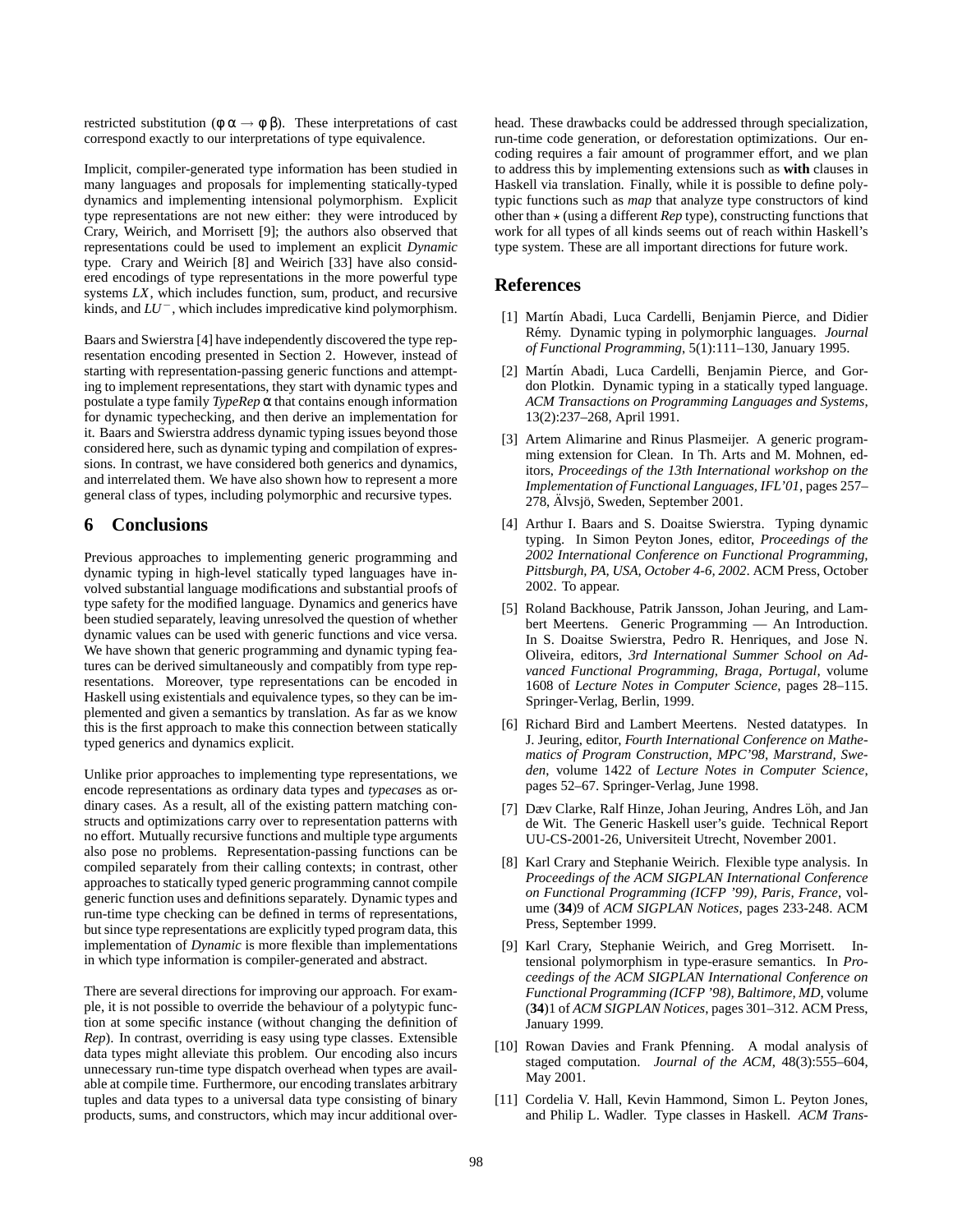*actions on Programming Languages and Systems*, 18(2):109– 138, March 1996.

- [12] Michael Hanus. Horn clause programs with polymorphic types: semantics and resolution. *Theoretical Computer Science*, 89(1):63–106, October 1991.
- [13] Robert Harper and Mark Lillibridge. A type-theoretic approach to higher-order modules with sharing. In *Conference Record of the 21st ACM SIGPLAN-SIGACT Symposium on Principles of Programming Languages (POPL '94), Portland, Oregon*, pages 123–137, New York, NY, January 1994. ACM.
- [14] Robert Harper and Greg Morrisett. Compiling polymorphism using intensional type analysis. In *Conference record of the 22nd ACM SIGPLAN-SIGACT Symposium on Principles of Programming Languages (POPL'95), San Francisco, California*, pages 130–141. ACM Press, 1995.
- [15] Ralf Hinze. Memo functions, polytypically! In Johan Jeuring, editor, *Proceedings of the 2nd Workshop on Generic Programming, Ponte de Lima, Portugal*, pages 17–32, July 2000. The proceedings appeared as a technical report of Universiteit Utrecht, UU-CS-2000-19.
- [16] Ralf Hinze. A new approach to generic functional programming. In Thomas W. Reps, editor, *Proceedings of the 27th Annual ACM SIGPLAN-SIGACT Symposium on Principles of Programming Languages (POPL' 00), Boston, Massachusetts, January 19-21*, pages 119–132, January 2000.
- [17] Ralf Hinze. Polytypic values possess polykinded types. *Science of Computer Programmming*, 2002. To appear.
- [18] Ralf Hinze and Simon Peyton Jones. Derivable type classes. In Graham Hutton, editor, *Proceedings of the 2000 ACM SIG-PLAN Haskell Workshop*, volume 41.1 of Electronic Notes in Theoretical Computer Science. Elsevier Science, August 2001. The preliminary proceedings appeared as a University of Nottingham technical report.
- [19] Patrik Jansson and Johan Jeuring. PolyP—a polytypic programming language extension. In *Conference Record of the 24th ACM SIGPLAN-SIGACT Symposium on Principles of Programming Languages (POPL'97), Paris, France*, pages 470–482. ACM Press, January 1997.
- [20] Xavier Leroy. Manifest types, modules, and separate compilation. In *Conference Record of the 21st ACM SIGPLAN-SIGACT Symposium on Principles of Programming Languages (POPL '94), Portland, Oregon*, pages 109–122, New York, NY, January 1994. ACM.
- [21] Xavier Leroy and Michel Mauny. Dynamics in ML. *Journal of Functional Programming*, 3(4):431–463, 1993.
- [22] Yasuhiko Minamide, Greg Morrisett, and Robert Harper. Typed closure conversion. In *Conference Record of the* 23rd *ACM SIGPLAN-SIGACT Symposium on Principles of Programming Languages (POPL '96)*, pages 271–283, St. Petersburg Beach, Florida, January 1996.
- [23] Simon Peyton Jones and John Hughes, editors. *Haskell 98 — A Non-strict, Purely Functional Language*, February 1999. Available from http://www.haskell.org/definition/.
- [24] Simon Peyton Jones, Andrew Tolmach, and Tony Hoare. Playing by the rules: Rewriting as an optimization technique in GHC. In Ralf Hinze, editor, *Proceedings of the 2001 ACM SIGPLAN Haskell Workshop (HW'2001), 2nd September 2001, Firenze, Italy*, Electronic Notes in Theoretical Computer Science, Vol. 59, pages 203–233, September 2001. The

preliminary proceedings appeared as a Universiteit Utrecht technical report, UU-CS-2001-62.

- [25] Benjamin C. Pierce. *Types and programming languages*. MIT Press, Cambridge, Mass., 2002.
- [26] Marco Pil. Dynamic types and type dependent functions. In Kevin Hammond, Antony J. T. Davie, and Chris Clack, editors, *Implementation of Functional Languages, 10th International Workshop, IFL'98, London, UK, September 9-11, Selected Papers*, volume 1595 of *Lecture Notes in Computer Science*, pages 169–185. Springer, 1999.
- [27] Mark Shields, Tim Sheard, and Simon Peyton Jones. Dynamic typing as staged type inference. In *The 25th ACM SIGPLAN-SIGACT Symposium on Principles of Programming Languages (POPL '98)*, pages 289–302, New York, January 1998. ACM.
- [28] Walid Taha and Tim Sheard. Multi-stage programming with explicit annotations. In *Proceedings of the ACM SIGPLAN Symposium on Partial Evaluation and Semantics-Based Program Manipulation (PEPM '97)*, volume (**32**)12 of *ACM SIG-PLAN Notices*, pages 203–217, New York, June 1997. ACM Press.
- [29] Philip Wadler. Theorems for free! In *The Fourth International Conference on Functional Programming Languages and Computer Architecture (FPCA'89), London, UK*, pages 347–359. Addison-Wesley Publishing Company, September 1989.
- [30] Philip Wadler. The Girard-Reynolds isomorphism. In N. Kobayashi and B. C. Pierce, editors, *Proc. of 4th Int. Symp. on Theoretical Aspects of Computer Science, TACS 2001, Sendai, Japan, 29–31 Oct. 2001*, volume 2215 of *Lecture Notes in Computer Science*, pages 468–491. Springer-Verlag, Berlin, 2001.
- [31] Philip Wadler and Stephen Blott. How to make *ad-hoc* polymorphism less *ad hoc*. In *Proceedings of the 16th Annual ACM SIGPLAN-SIGACT Symposium on Principles of Programming Languages (POPL '89)*, pages 60–76, Austin, TX, USA, January 1989. ACM Press.
- [32] Stephanie Weirich. Type-safe cast: functional pearl. In *Proceedings of the ACM SIGPLAN International Conference on Functional Programming (ICFP '00)*, volume (**35**)9 of *ACM SIGPLAN Notices*, pages 58–67, N.Y., September 2000. ACM Press.
- [33] Stephanie Weirich. Encoding intensional type analysis. In David Sands, editor, *Proceedings of the 10th European Symposium on Programming, ESOP 2001*, volume 2028 of *Lecture Notes in Computer Science*, pages 92–106, 2001.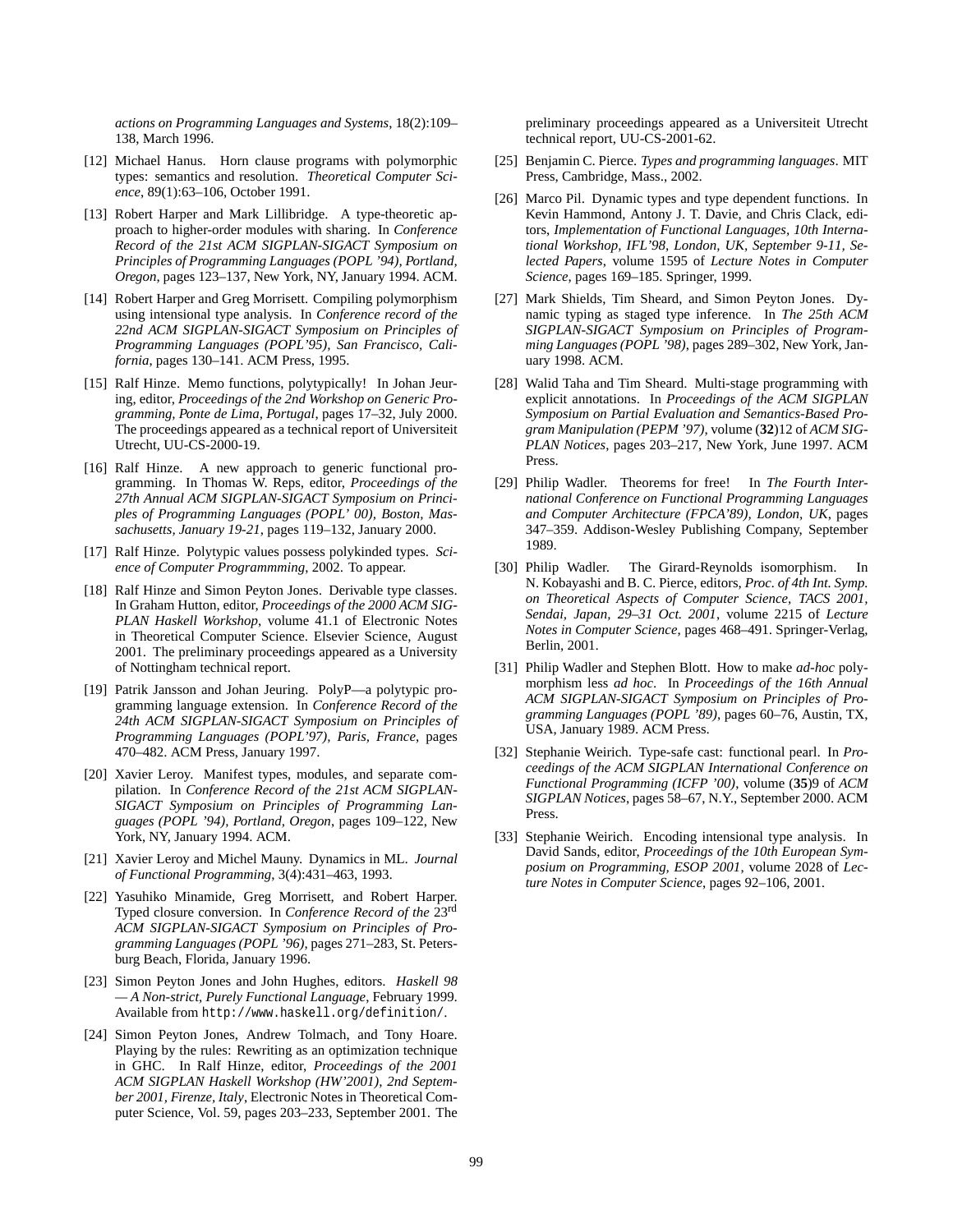## **A Listing**

## *A.1 Generic representation types*

$$
\begin{array}{rcl}\n\textbf{data 1} & = & Unit \\
\textbf{data } \alpha + \beta & = & Inl \alpha \mid Inr \beta \\
\textbf{data } \alpha \times \beta & = & \alpha \colon \times: \beta\n\end{array}
$$

Standard mapping functions on the above types (and on the function type).

$$
\begin{array}{rcl}\n (+) & \cdots & \forall \alpha \beta \cdot (\alpha \rightarrow \beta) \rightarrow (\forall \gamma \delta \cdot (\gamma \rightarrow \delta) \rightarrow ((\alpha + \gamma) \rightarrow (\beta + \delta))) \\
 (f + g) (Int b) & = & Int (g b) \\
 (\times) & \cdots & \forall \alpha \beta \cdot (\alpha \rightarrow \beta) \rightarrow (\forall \gamma \delta \cdot (\gamma \rightarrow \delta) \rightarrow ((\alpha \times \gamma) \rightarrow (\beta \times \delta))) \\
 (f \times g) (a : x : b) & = & f a : x : g b \\
 (\rightarrow) & \cdots & \forall \alpha \beta \cdot (\alpha \rightarrow \beta) \rightarrow (\forall \gamma \delta \cdot (\gamma \rightarrow \delta) \rightarrow ((\beta \rightarrow \gamma) \rightarrow (\alpha \rightarrow \delta))) \\
 (f \rightarrow g) h & = & g \cdot h \cdot f\n\end{array}
$$

## *A.2 Type equivalence*

$$
\text{data }\alpha \leftrightarrow \beta \quad = \quad \mathit{EP}\{\mathit{from}::\alpha \to \beta, \mathit{to}::\beta \to \alpha\}
$$

Reflexivity, symmetry and transitivity.

self :: 
$$
\forall \alpha \ldots \alpha \leftrightarrow \alpha
$$
  
\nself = EP{from = id, to = id}  
\ninv ::  $\forall \alpha \beta \ldots (\alpha \leftrightarrow \beta) \rightarrow (\beta \leftrightarrow \alpha)$   
\ninvf = EP{from = tof, to = fromf}  
\n $\text{infixr } 9 \diamond$   
\n(o) ::  $\forall \alpha \beta \gamma \ldots (\beta \leftrightarrow \gamma) \rightarrow (\alpha \leftrightarrow \beta) \rightarrow (\alpha \leftrightarrow \gamma)$   
\n $f \diamond g = EP{from = fromf \cdot from g, to = to g \cdot tof}$ 

Mapping functions for generic representation types (and for the function type) implementing the laws of congruence.

\n- \n
$$
(\oplus)
$$
  $\therefore$   $\forall \alpha \beta \cdot (\alpha \leftrightarrow \beta) \rightarrow (\forall \gamma \delta \cdot (\gamma \leftrightarrow \delta) \rightarrow ((\alpha + \gamma) \leftrightarrow (\beta + \delta)))$ \n
\n- \n $f \oplus g$   $=$   $EP\{from = fromf + fromg, to = tof + tog\}$ \n
\n- \n $(\otimes)$   $\therefore$   $\forall \alpha \beta \cdot (\alpha \leftrightarrow \beta) \rightarrow (\forall \gamma \delta \cdot (\gamma \leftrightarrow \delta) \rightarrow ((\alpha \times \gamma) \leftrightarrow (\beta \times \delta)))$ \n
\n- \n $f \otimes g$   $=$   $EP\{from = fromf \times fromg, to = tof \times tog\}$ \n
\n- \n $(\ominus)$   $\therefore$   $\forall \alpha \beta \cdot (\alpha \leftrightarrow \beta) \rightarrow (\forall \gamma \delta \cdot (\gamma \leftrightarrow \delta) \rightarrow ((\alpha \rightarrow \gamma) \leftrightarrow (\beta \rightarrow \delta)))$ \n
\n- \n $f \ominus g$   $=$   $EP\{from = tof \rightarrow fromg, to = fromf \rightarrow tog\}$ \n
\n

## *A.3 Type representations*

$$
\begin{array}{rcl}\n\textbf{data } Rep \ \tau & = & R_{Int} & (\tau \leftrightarrow Int) \\
 & R_{Char} & (\tau \leftrightarrow Char) \\
 & R_{Dynamic} & (\tau \leftrightarrow Dynamic) \\
 & \forall \alpha \beta . R_{\rightarrow} (Rep \ \alpha) (Rep \ \beta) (\tau \leftrightarrow (\alpha \rightarrow \beta)) \\
 & R_1 & (\tau \leftrightarrow 1) \\
 & \forall \alpha \beta . R_{+} (Rep \ \alpha) (Rep \ \beta) (\tau \leftrightarrow (\alpha + \beta)) \\
 & \forall \alpha \beta . R_{\times} (Rep \ \alpha) (Rep \ \beta) (\tau \leftrightarrow (\alpha \times \beta)) \\
 & \forall \alpha \quad R_{Type \ Term} (Rep \ \alpha) (\tau \leftrightarrow \alpha) \\
 & R_{Con \ String} (Rep \ \tau)\n\end{array}
$$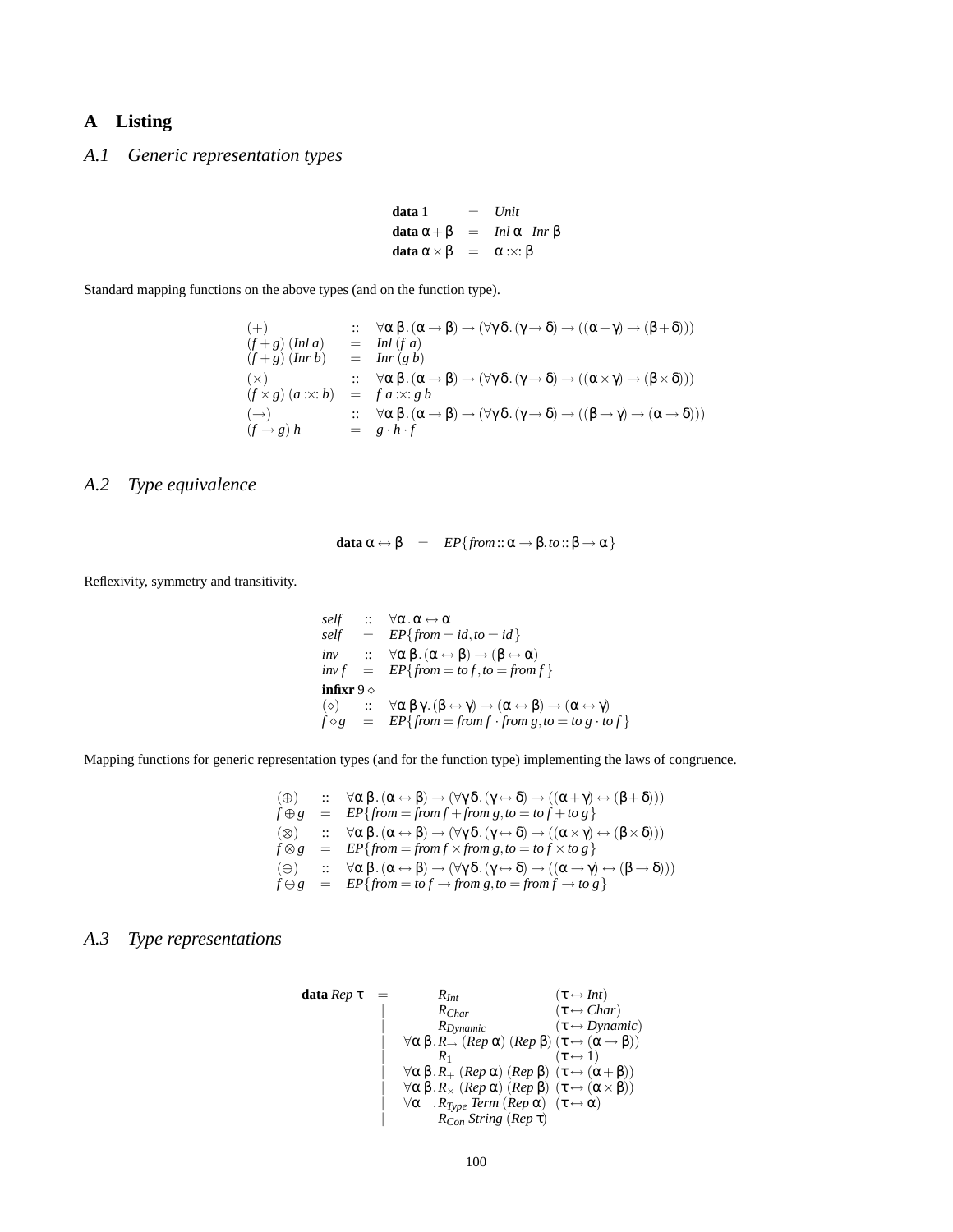Smart constructors.

$$
r_{Int}
$$
 :: Rep Int  
\n
$$
r_{Int}
$$
 = R<sub>Int</sub> self  
\n
$$
r_{Char}
$$
 :: Rep Char  
\n
$$
r_{Char}
$$
 = R<sub>Char</sub> self  
\n
$$
r_{Dynamic}
$$
 :: Rep Dynamic  
\n
$$
r_{Dynamic}
$$
 = R<sub>Dynamic</sub> self  
\n
$$
r_{\rightarrow}
$$
 :: ∇
$$
\forall \alpha . Rep \alpha \rightarrow (\forall \beta . Rep \beta \rightarrow Rep (\alpha \rightarrow \beta))
$$
\n
$$
r_{\rightarrow} r_{\alpha} r_{\beta} = R_{\rightarrow} r_{\alpha} r_{\beta} self\n
$$
r_1
$$
 :: Rep 1  
\n
$$
r_1
$$
 = R<sub>1</sub> self  
\n
$$
r_+
$$
 :: ∇α  $r_{\beta}$  self  
\n
$$
r_+
$$
 :: ∇α  $r_{\beta}$  self  
\n
$$
r_{\times}
$$
 :: ∇α  $Rep \alpha \rightarrow (\forall \beta . Rep \beta \rightarrow Rep (\alpha \times \beta))$ \n
$$
r_{\times} r_{\alpha} r_{\beta} = R_{\times} r_{\alpha} r_{\beta} self
$$
$$

A class for representable types.

**class** *Representable* τ **where** *rep* :: *Rep* τ

$$
r = r
$$
\n
$$
r = r
$$
\n
$$
r = r
$$
\n
$$
r = r
$$
\n
$$
r = r
$$
\n
$$
r = r
$$
\n
$$
r = r
$$
\n
$$
r = r
$$
\n
$$
r = r
$$
\n
$$
r = r
$$
\n
$$
r = r
$$
\n
$$
r = r
$$
\n
$$
r = r
$$
\n
$$
r = r
$$
\n
$$
r = r
$$
\n
$$
r = r
$$
\n
$$
r = r
$$
\n
$$
r = r
$$
\n
$$
r = r
$$
\n
$$
r = r
$$
\n
$$
r = r
$$
\n
$$
r = r
$$
\n
$$
r = r
$$
\n
$$
r = r
$$
\n
$$
r = r
$$
\n
$$
r = r
$$
\n
$$
r = r
$$
\n
$$
r = r
$$
\n
$$
r = r
$$
\n
$$
r = r
$$
\n
$$
r = r
$$
\n
$$
r = r
$$
\n
$$
r = r
$$
\n
$$
r = r
$$
\n
$$
r = r
$$
\n
$$
r = r
$$
\n
$$
r = r
$$
\n
$$
r = r
$$
\n
$$
r = r
$$
\n
$$
r = r
$$
\n
$$
r = r
$$
\n
$$
r = r
$$
\n
$$
r = r
$$
\n
$$
r = r
$$
\n
$$
r = r
$$
\n
$$
r = r
$$
\n
$$
r = r
$$
\n
$$
r = r
$$
\n
$$
r = r
$$
\n
$$
r = r
$$
\n
$$
r = r
$$
\n
$$
r = r
$$
\n
$$
r = r
$$
\n
$$
r = r
$$
\n
$$
r = r
$$
\n
$$
r = r
$$
\n
$$
r = r
$$
\n
$$
r = r
$$
\n
$$
r = r
$$

## *A.4 Dynamics*

|              | <b>data</b> Dynamic $= \forall \alpha \cdot D$ yn (Rep $\alpha$ ) $\alpha$                           |
|--------------|------------------------------------------------------------------------------------------------------|
| dynamic      | $\therefore$ $\forall \alpha$ . (Representable $\alpha$ ) $\Rightarrow$ $\alpha \rightarrow$ Dynamic |
| $d$ ynamic x | $=$ Dyn rep x                                                                                        |

Run-time unification of types.

$$
unify': \forall \tau_1 \tau_2 \ldots Rep \tau_1 \rightarrow Rep \tau_2 \rightarrow [\tau_1 \leftrightarrow \tau_2]
$$
\n
$$
unify' \quad (R_{Int} ep_1) \quad (R_{Int} ep_2)
$$
\n
$$
= [inv \, ep_2 \circ ep_1]
$$
\n
$$
unify' \quad (R_{Char} ep_1) \quad (R_{Char} ep_2)
$$
\n
$$
= [inv \, ep_2 \circ ep_1]
$$
\n
$$
unify' \quad (R_{Dynamic} ep_1) \quad (R_{Dynamic} ep_2)
$$
\n
$$
= [inv \, ep_2 \circ ep_1]
$$
\n
$$
unify' \quad (R_{\rightarrow} r_{\alpha_1} r_{\beta_1} ep_1) \quad (R_{\rightarrow} r_{\alpha_2} r_{\beta_2} ep_2)
$$
\n
$$
= [inv \, ep_2 \circ (ep_{\alpha} \ominus ep_{\beta}) \circ ep_1] \quad ep_{\alpha} \leftarrow unify' \, r_{\alpha_1} r_{\alpha_2}, ep_{\beta} \leftarrow unify' \, r_{\beta_1} r_{\beta_2}]
$$
\n
$$
unify' \quad (R_1 ep_1) \quad (R_1 ep_2)
$$
\n
$$
= [inv \, ep_2 \circ ep_1]
$$
\n
$$
unify' \quad (R_{\rightarrow} r_{\alpha_1} r_{\beta_1} ep_1) \quad (R_{\rightarrow} r_{\alpha_2} r_{\beta_2} ep_2)
$$
\n
$$
= [inv \, ep_2 \circ (ep_{\alpha} \oplus ep_{\beta}) \circ ep_1] \quad ep_{\alpha} \leftarrow unify' \, r_{\alpha_1} r_{\alpha_2}, ep_{\beta} \leftarrow unify' \, r_{\beta_1} r_{\beta_2}]
$$
\n
$$
unify' \quad (R_{\times} r_{\alpha_1} r_{\beta_1} ep_1) \quad (R_{\times} r_{\alpha_2} r_{\beta_2} ep_2)
$$
\n
$$
= [inv \, ep_2 \circ (ep_{\alpha} \otimes ep_{\beta}) \circ ep_1] \quad ep_{\alpha} \leftarrow unify' \, r_{\alpha_1} r_{\alpha_2}, ep_{\beta} \leftarrow unify' \, r_{\beta_1} r_{\beta_2}]
$$
\n
$$
unify'
$$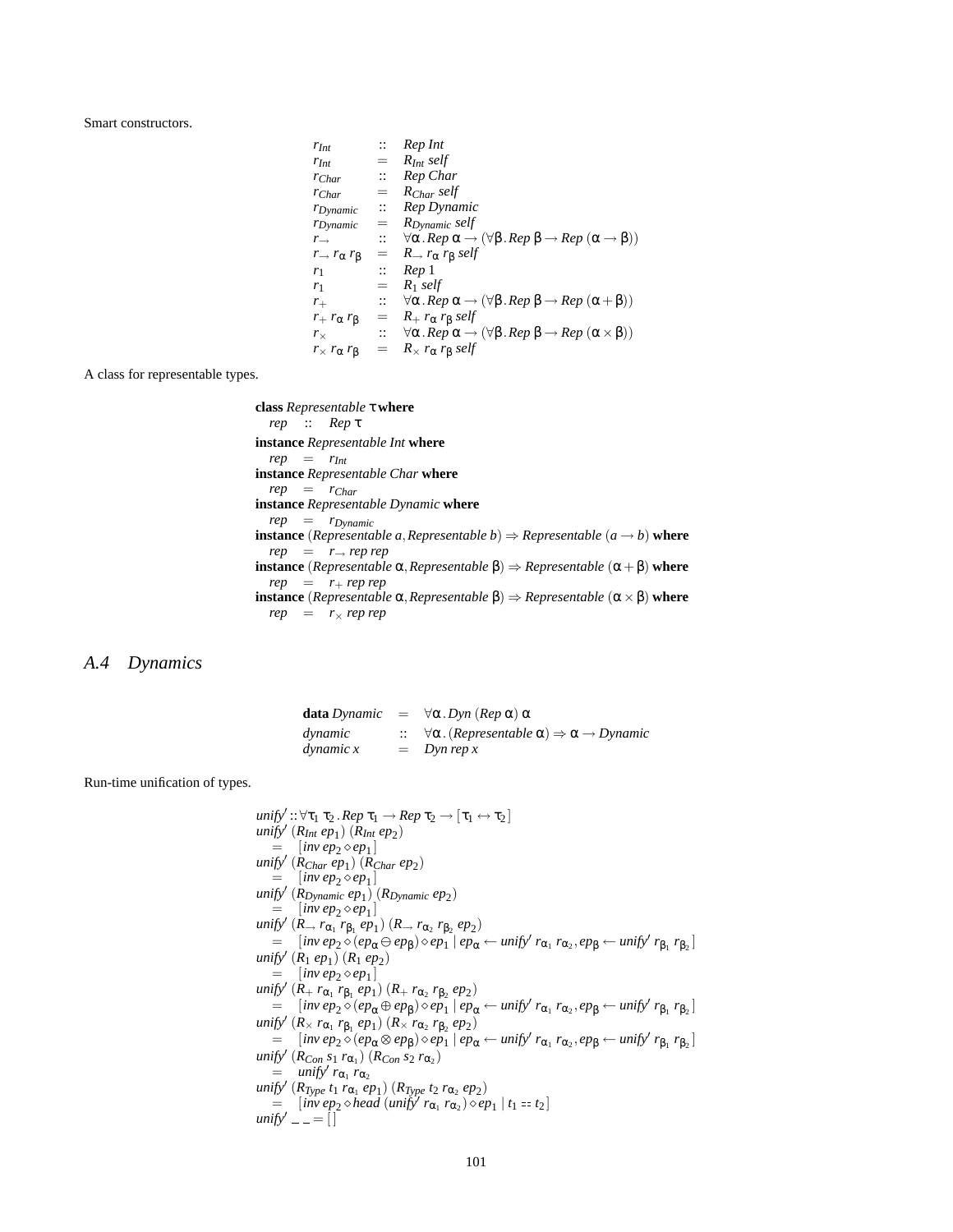$$
\text{unify} \qquad :: \qquad \forall \tau_1 \tau_2. \text{Rep } \tau_1 \rightarrow \text{Rep } \tau_2 \rightarrow \text{Map } \tau_2 \rightarrow \text{Map } (\tau_1 \leftrightarrow \tau_2) \n\text{unify } r1 \ r2 \qquad = \text{case } \text{unify'} \ r1 \ r2 \text{ of} \n\qquad \qquad \begin{array}{c} x : \rightarrow \text{Just } x \\ \Box \rightarrow \text{Nothing} \end{array}
$$

Type-safe cast and dynamic function application.

rCast  
\n
$$
rCast \, r_{\tau} (Dyn \, r_{\alpha} \, a) = \text{case } \text{unify } r_{\tau} \, r_{\alpha} \, \text{of}
$$
  
\n $rCast \, r_{\tau} (Dyn \, r_{\alpha} \, a) = \text{case } \text{unify } r_{\tau} \, r_{\alpha} \, \text{of}$   
\n $\text{Just } ep \to to \, ep \, a$   
\n $\text{Nothing } \to \text{error } \text{rcast: type } \text{mismatch"}$   
\ncast  
\ncast  
\ncast  
\ncast  
\n $\text{cost } d = rCast \, rep \, d$   
\n $\text{input } \text{m} (R \to r_{\alpha} \, r_{\beta} \, ep) f) (Dyn \, r_{\alpha'} \, x)$   
\n $= \text{case } \text{unify } r_{\alpha} \, r_{\alpha'} \, \text{of}$   
\n $\text{Just } ep' \to Dyn \, rp \, ((from \, ep \, f) \, (to \, ep' \, x))$   
\n $\text{Nothing } \to \text{error } \text{``apply': type } \text{mismatch"}$   
\n $\text{apply } --$   
\n $= \text{error } \text{``apply': not a function"}$ 

## *A.5 Type terms*

| data Term                                                             |          | $=$ App String   Term  <br>deriving $(Show, Eq)$                                                            |
|-----------------------------------------------------------------------|----------|-------------------------------------------------------------------------------------------------------------|
| $term_{\star}$                                                        |          | $\therefore$ $\forall \tau \ldotp Rep \tau \rightarrow Term$                                                |
| term <sub>*</sub> $(R_{Int}ep)$                                       |          | $=$ App "Int"                                                                                               |
| term <sub>*</sub> $(R_{Char}ep)$                                      |          | $=$ App "Char" []                                                                                           |
| $term_{\star}$ (R <sub>Dynamic</sub> ep)                              |          | $=$ App "Dynamic"                                                                                           |
| term <sub>*</sub> $(R_-, r_\alpha r_\beta e p)$                       |          | $=$ App "->" [term <sub>*</sub> $r_{\alpha}$ , term <sub>*</sub> $r_{\beta}$ ]                              |
| term <sub>*</sub> $(R_1ep)$                                           |          | $=$ App "1"                                                                                                 |
| term $_{\star}$ (R <sub>+</sub> $r_{\alpha}$ $r_{\beta}$ ep)          |          | $=$ App "(+)"   term <sub>*</sub> $r_{\alpha}$ , term <sub>*</sub> $r_{\beta}$                              |
| term $_{\star}$ ( $R_{\times}$ $r_{\alpha}$ $r_{\beta}$ ep)           |          | $=$ App "(*)"   term <sub>*</sub> $r_{\alpha}$ , term <sub>*</sub> $r_{\beta}$                              |
| term <sub>*</sub> ( $R_{Type}$ t r <sub><math>\alpha</math></sub> ep) | $=$      | $\boldsymbol{t}$                                                                                            |
| $term_{\star\rightarrow\star}$                                        | $\ddots$ | $\forall \phi \ldotp (\forall \alpha \ldotp Rep \alpha \rightarrow Rep \ (\phi \ \alpha)) \rightarrow Term$ |
| $term_{\star\rightarrow\star} r_{\phi}$                               |          | <b>case</b> term <sub>*</sub> $(r_0 \r_1)$ of App t ts $\rightarrow$ App t (init ts)                        |
|                                                                       |          |                                                                                                             |

## *A.6 Generics*

Examples of type representations.

| $r_{Bool}$                       | $\ddots$ | Rep Bool                                                                                                      |
|----------------------------------|----------|---------------------------------------------------------------------------------------------------------------|
| $r_{Bool}$                       |          | $= R_{Type} (App "Bool"   )$                                                                                  |
|                                  |          | $(r_{+} (R_{Con}$ "False" $r_{1}) (R_{Con}$ "True" $r_{1})$ )                                                 |
|                                  |          | $(EP from_{Bool} to_{Bool})$                                                                                  |
| $from_{Bool}$                    |          | $\therefore$ Bool $\rightarrow$ 1+1                                                                           |
| $from_{Bool}$ False $=$ Inl Unit |          |                                                                                                               |
| $from_{Bool}$ True = Inr Unit    |          |                                                                                                               |
| $to_{Bool}$                      |          | $\therefore$ 1+1 $\rightarrow$ Bool                                                                           |
| $to_{Bool}$ (Inl Unit)           | $=$      | False                                                                                                         |
| $to_{Bool}$ (Inr Unit) = True    |          |                                                                                                               |
| $r_{\lceil}$                     |          | $\therefore$ $\forall \alpha$ . Rep $\alpha \rightarrow Rep  \alpha $                                         |
| $r_{\parallel} r_{\alpha}$       |          | $= R_{Type} (App \text{ }   \text{ }   \text{ } \text{ }   \text{ } \text{ } \text{ } kcm \star r_{\alpha} )$ |
|                                  |          | $(r_{+} (R_{Con} " [ ] " r_{1} ) (R_{Con} " ( : ) " (r_{\times} r_{\alpha} (r_{[} r_{\alpha} ) ) ) )$         |
|                                  |          | $(EP from_{\lceil} to_{\lceil})$                                                                              |
|                                  |          |                                                                                                               |
|                                  | from     | $\therefore$ $\forall \alpha.  \alpha  \rightarrow 1 + (\alpha \times  \alpha )$                              |

| $Jrom_{\lceil}$                         |     | $\therefore$ $\forall \alpha .  \alpha  \rightarrow 1 + (\alpha \times  \alpha )$ |
|-----------------------------------------|-----|-----------------------------------------------------------------------------------|
| from $\left[\right]$                    |     | $=$ Inl Unit                                                                      |
| from $(a:as)$                           |     | $= \text{Inr}(a:\times:as)$                                                       |
| $to_{\lceil}$                           |     | $\therefore$ $\forall \alpha . 1 + (\alpha \times  \alpha ) \rightarrow  \alpha $ |
| $to_{\text{[}]}$ (Inl Unit)             | $=$ |                                                                                   |
| $to_{\text{[}]}$ (Inr $(a:\times:as)$ ) | $=$ | a: as                                                                             |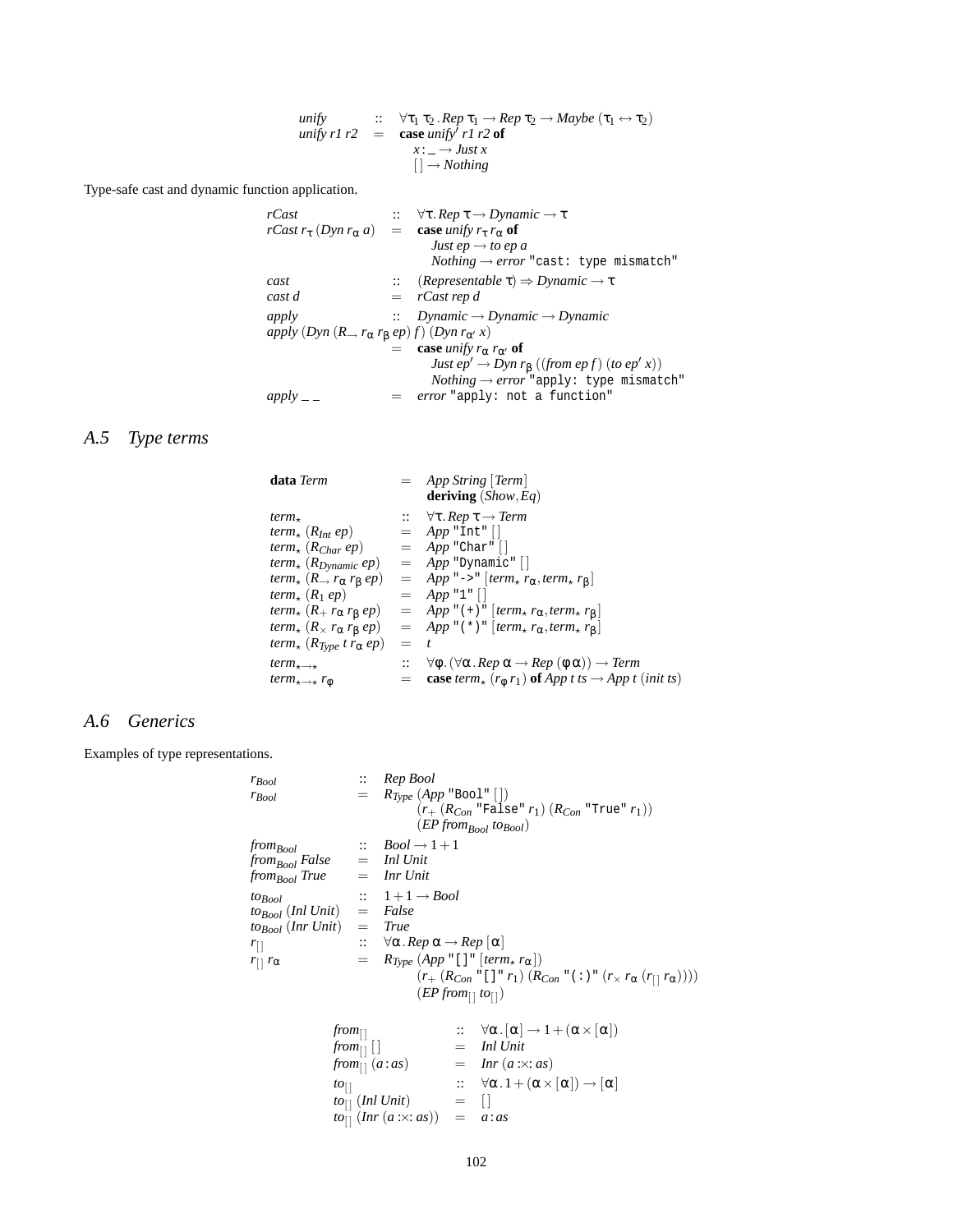## **instance** *Representable Bool* **where**

 $rep = r_{Bool}$ **instance** (*Representable*  $\alpha$ )  $\Rightarrow$  *Representable*  $[\alpha]$  **where**  $rep = r_{[}$  *rep* 

Generic functions: generic equality.

| rEqual                                                            | $\mathbb{R}^{\bullet}$ | $\forall \tau \ldotp Rep \tau \rightarrow \tau \rightarrow \tau \rightarrow Bool$    |
|-------------------------------------------------------------------|------------------------|--------------------------------------------------------------------------------------|
| rEqual $(R_{Int}ep)$ t <sub>1</sub> t <sub>2</sub>                | $=$                    | from ep $t_1 =$ from ep $t_2$                                                        |
| <i>rEqual</i> ( $R_{Char}$ ep) $t_1$ $t_2$                        | $=$                    | from ep $t_1 =$ from ep $t_2$                                                        |
| rEqual ( $R_{Dynamic}$ ep) $d_1 d_2$                              | $=$                    | case (from ep $d_1$ , from ep $d_2$ ) of                                             |
|                                                                   |                        | $(Dyn r_{\alpha_1} v_1, Dyn r_{\alpha_2} v_2)$                                       |
|                                                                   |                        | $\rightarrow$ case <i>unify</i> $r_{\alpha_1} r_{\alpha_2}$ of                       |
|                                                                   |                        | Just ep' $\rightarrow$ rEqual $r_{\alpha_1}$ $v_1$ (to ep' $v_2$ )                   |
|                                                                   |                        | $Nothing \rightarrow False$                                                          |
| <i>rEqual</i> $(R_{\rightarrow} r_{\alpha} r_{\beta} ep) t_1 t_2$ |                        | error "rEqual: equality of functions"                                                |
| rEqual $(R_1ep)$ t <sub>1</sub> t <sub>2</sub>                    | $=$                    | <b>case</b> (from ep $t_1$ , from ep $t_2$ ) of                                      |
|                                                                   |                        | $(Unit, Unit) \rightarrow True$                                                      |
| <i>rEqual</i> $(R_+ r_\alpha r_\beta e p) t_1 t_2$                | $=$                    | <b>case</b> (from ep $t_1$ , from ep $t_2$ ) of                                      |
|                                                                   |                        | $( Inl a_1, Inl a_2) \rightarrow r \to r a_1 a_2$                                    |
|                                                                   |                        | $(Inv b1, Inv b2) \rightarrow rEqual rβ b1 b2$                                       |
|                                                                   |                        | $\rightarrow$ False                                                                  |
| <i>rEqual</i> $(R_x r_\alpha r_\beta e p) t_1 t_2$                |                        | $=$ case (from ep t <sub>1</sub> , from ep t <sub>2</sub> ) of                       |
|                                                                   |                        | $(a_1: \times: b_1, a_2: \times: b_2) \rightarrow$                                   |
|                                                                   |                        | <i>rEqual</i> $r_{\alpha}$ $a_1$ $a_2 \wedge r$ <i>Equal</i> $r_{\beta}$ $b_1$ $b_2$ |
| <i>rEqual</i> ( $R_{Type}$ e $r_{\alpha}$ ep) $t_1$ $t_2$         | $=$                    | rEqual $r_{\alpha}$ (from ep t <sub>1</sub> ) (from ep t <sub>2</sub> )              |
| <i>rEqual</i> $(R_{Con} s r_{\alpha}) t_1 t_2$                    | $=$                    | <i>rEqual</i> $r_{\alpha} t_1 t_2$                                                   |

Generic minimum.

| rMinBound                                                  | $\therefore$ $\forall \tau \ldotp Rep \tau \rightarrow \tau$   |
|------------------------------------------------------------|----------------------------------------------------------------|
| rMinBound $(R_{Int}ep)$                                    | $=$ to ep (minBound)                                           |
| rMinBound $(R_{Char}ep)$                                   | $=$ to ep (minBound)                                           |
| $rMinBound(R_{Dynamic}ep)$                                 | $= error "rMinBound: dynamic"$                                 |
| <i>rMinBound</i> $(R \rightarrow r_{\alpha} r_{\beta} ep)$ | $=$ to ep ( $\lambda a \rightarrow rMinBound$ r <sub>B</sub> ) |
| rMinBound $(R_1ep)$                                        | $=$ to ep (Unit)                                               |
| rMinBound $(R_+ r_\alpha r_\beta e p)$                     | $=$ to ep (Inl (rMinBound $r_{\alpha}$ ))                      |
| rMinBound $(R_x r_\alpha r_\beta ep)$                      | $=$ to ep (rMinBound $r_{\alpha}$ :x: rMinBound $r_{\beta}$ )  |
| rMinBound $(R_{Type} t r_{\alpha} ep)$                     | $=$ to ep (rMinBound $r_{\alpha}$ )                            |
| rMinBound $(R_{Con} s r_{\alpha})$                         | $=$ rMinBound r <sub><math>\alpha</math></sub>                 |
|                                                            |                                                                |

Generic unparsing.

| rShows                                                |         | $\forall \tau$ . Rep $\tau \rightarrow \tau \rightarrow$ ShowS                                                  |
|-------------------------------------------------------|---------|-----------------------------------------------------------------------------------------------------------------|
| rShows $(R_{Int}ep)$ t                                | $=$     | shows (from ep t)                                                                                               |
| rShows $(R_{Char}ep)$ t                               | $=$     | shows (from ep t)                                                                                               |
| rShows ( $R_{Dynamic}$ ep) t                          | $=$     | case from ep t of                                                                                               |
|                                                       |         | Dyn $r_{\alpha}$ x $\rightarrow$ showChar' (' · showString "dynamic "                                           |
|                                                       |         | $\cdot$ rShows $r_{\alpha} x \cdot$ showChar')'                                                                 |
| rShows $(R_{\rightarrow} r_{\alpha} r_{\beta} e p) t$ |         | showString " <function>"</function>                                                                             |
| rShows $(R_1ep)$ t                                    | $=$     | showString ""                                                                                                   |
| rShows $(R_+ r_\alpha r_\beta e p) t$                 | $=$     | case from ep t of                                                                                               |
|                                                       |         | Inl $a \rightarrow r$ Shows $r_{\alpha}$ a                                                                      |
|                                                       |         | <i>Inr</i> $b \rightarrow r$ <i>Shows</i> $r_{\beta}$ <i>b</i>                                                  |
| rShows $(R_x r_\alpha r_\beta e p) t$                 | $=$ $-$ | case from ep t of                                                                                               |
|                                                       |         | $(a:\times:b) \rightarrow r\text{Shows } r_{\alpha} a \cdot \text{showString}$ " " $\cdot$ rShows $r_{\beta} b$ |
| rShows ( $R_{Type}$ e $r_{\alpha}$ ep) t              |         | rShows $r_{\alpha}$ (from ep t)                                                                                 |
| rShows $(R_{Con} s (R_1 ep)) t$                       | $=$     | showString s                                                                                                    |
| rShows $(R_{Con} s r_{\alpha}) t$                     | $=$     | showChar' $\left( ' \cdot \text{showString } s \cdot \text{showChar } ' \right)$                                |
|                                                       |         | $\cdot$ rShows $r_{\alpha}$ t $\cdot$ showChar')'                                                               |